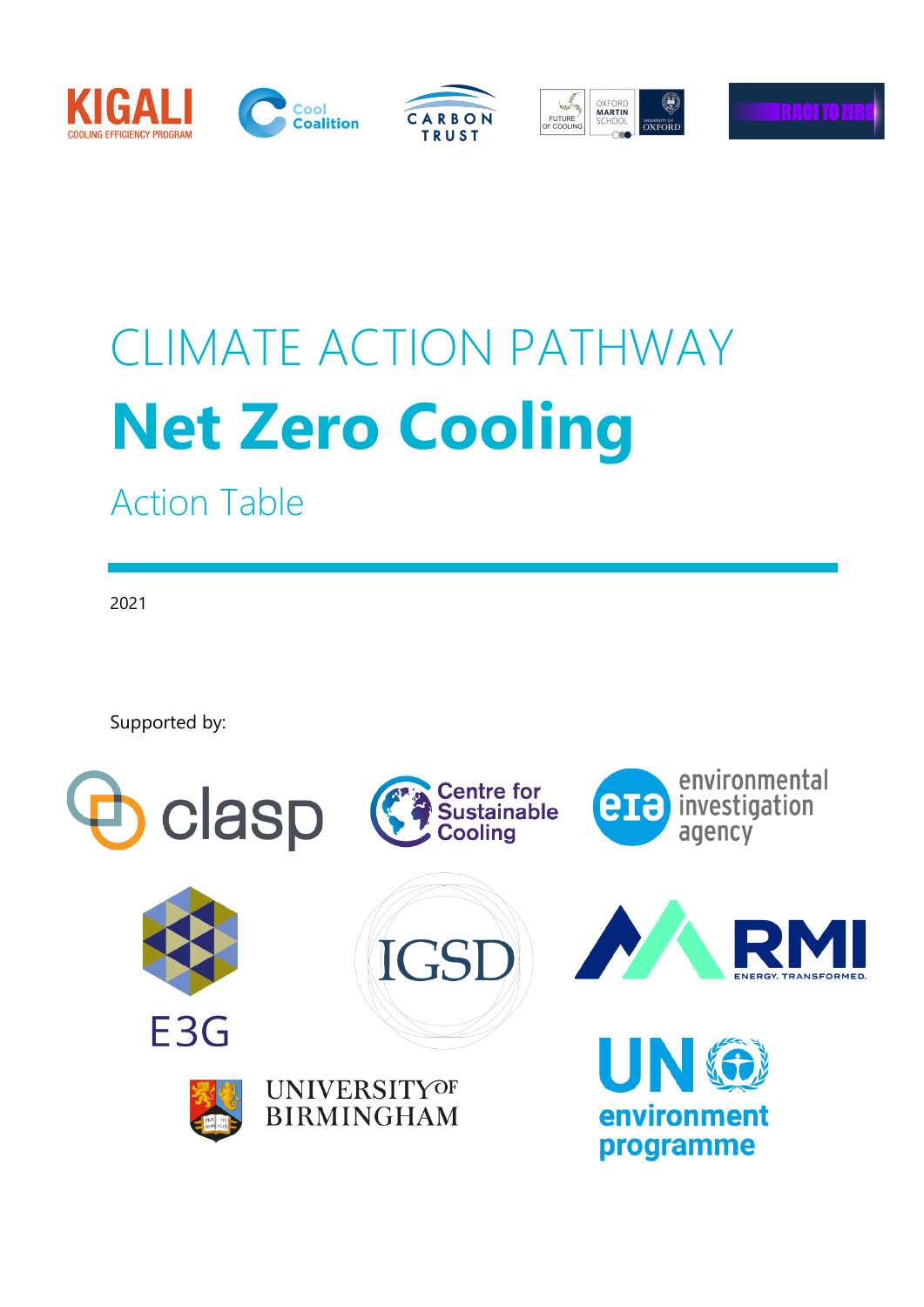### **Action Table structure and approach**

Cooling is critical for health, prosperity, and the environment. It keeps our vaccines safe and our food fresh, ensures we have comfortable buildings to live and work in, and is central to our livelihoods, industrial and transport infrastructure. However, cooling is typically energy intensive and highly polluting due to the emissions from the energy that powers this equipment (generated mostly from carbon intensive sources) and the refrigerants and insulation foam gases used in it (especially if not properly managed, recovered and recycled). Conventional cooling already causes up to 7 percent<sup>1</sup> of global greenhouse gas (GHG) emissions – more than those from the aviation and maritime transport sectors combined – and these emissions are increasing rapidly.<sup>2</sup> We urgently need to cut cooling emissions and meet the increasing demand for future cooling sustainably. The Kigali Amendment to the Montreal Protocol, which has already been ratified by over 100 countries, and regional frameworks such as the EU F-Gas Regulation, demonstrate how refrigerant emissions can be reduced.<sup>3</sup> However, further refrigerant action is needed. Meeting future cooling needs sustainably can reduce the costs of renewable energy build out by up to \$3.5 trillion by 2030<sup>4</sup> and accelerate the net zero transition by up to eight years.<sup>5</sup>

This Action Table complements the [Net Zero Cooling Pathway Executive Summary](https://racetozero.unfccc.int/cooling-pathway/) and highlights specific, promotable actions to deliver net zero<sup>6</sup> cooling for all through a focus on three impact areas:

- **Passive cooling:** Widespread adoption of measures that avoid or reduce the need for mechanical cooling including reductions in cooling loads, human centric design<sup>7</sup> and urban planning;
- **Super-efficient equipment and appliances:** A 'race to the top' S-curve transformation where the norm is super-efficient cooling equipment<sup>8</sup> and appliances that are smart and powered by zero carbon energy;
- **Ultra-low global warming potential (GWP) refrigerants:** Market domination of ultra-low (<5 GWP) refrigerants across all cooling sectors and applications.

These three impact areas are not sector specific. Currently two cooling sectors cause the largest amount of emissions – air conditioning and refrigeration – and each of these sectors has four main applications – domestic, commercial, industrial, and mobile/transport. Net zero cooling for all underpins all Sustainable Development Goals (SDGs)<sup>9</sup>, including SDG 7 on achieving sustainable energy for all by 2030 and SDG 13 on climate action, and represents an opportunity to avoid substantial greenhouse gas (GHG) emissions. Today over 1.1 billion people are at significant risk from a lack of access to cooling<sup>10</sup>. Continued warming and demographic changes are likely to see these risks grow, making cooling critical for adapting to climate change.

<sup>8</sup> Equipment includes cooling heat pump solutions

<sup>&</sup>lt;sup>1</sup> Some recent estimates suggest this could be as high as 10%

<sup>2</sup> <https://k-cep.org/wp-content/uploads/2018/03/Optimization-Monitoring-Maintenance-of-Cooling-Technology-v2-subhead....pdf>

<sup>3</sup> <https://www.eea.europa.eu/publications/fluorinated-greenhouse-gases-2020>

<sup>4</sup> This does not include costs of expanding transmission and distribution networks to meet cooling demand so the actual number will be higher.

<sup>5</sup> Economist Intelligence Unit (2020) *The Power of Efficient Cooling* https://eiuperspectives.economist.com/energy/power-efficient-cooling

<sup>6</sup> The net zero aim is to eliminate GHG emissions from cooling rapidly in line with the high ambition approach taken by the COP26 High Level Champions as part of the Race to Zero and, where not possible to completely eliminate, then allowance for some offset should be carried out in strict accordance as per race to zero guidance

<sup>&</sup>lt;sup>7</sup> Human centric design is an approach to problem solving, commonly used in design and management frameworks, that develops solutions to problems by involving the human perspective in all steps of the problem-solving process.

<sup>9</sup> Khosla et al (2020) https://www.nature.com/articles/s41893-020-00627-w

<sup>10</sup> SEforAll, [Chilling Prospects: tracking Sustainable Cooling for All 2020](https://www.seforall.org/chilling-prospects-2020)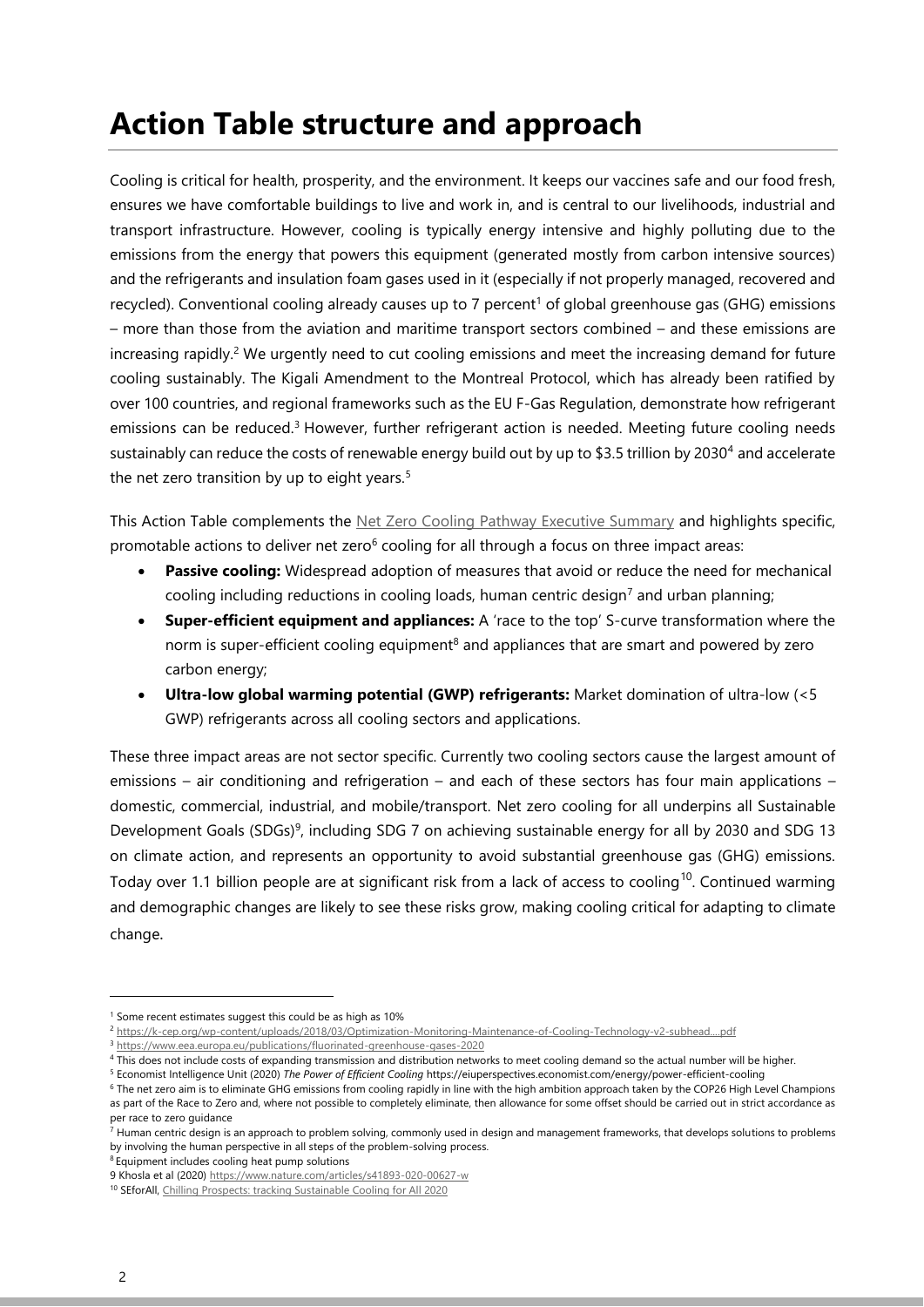There is no single solution for net zero cooling. However, an '*avoid-shift-improve*' approach provides a diverse solution set across these sectors and applications. The cooling sector also heavily relies on the decarbonisation of other industries particularly energy. Cooling products will need to be powered by net zero grid systems and utilize load shifting techniques to reduce peak power demand in order to balance the consumption of cooling and the strain it places on the energy system. Additionally, thinking thermally not just electrically is important to considering cooling as a system and will help to improve efficiency of cooling storage, use and reuse across the different sectors.

This Action Table should be read alongside the [Net Zero Cooling Pathway Executive Summary](https://racetozero.unfccc.int/cooling-pathway/) and is relevant to each of the [Climate Action Pathways](https://unfccc.int/climate-action/marrakech-partnership/reporting-and-tracking/climate_action_pathways) developed under the UNFCCC and Marrakesh Partnership initiative. In practice there is no single pathway that covers every geography and sector but instead a collection of pathways to net zero that are sensitive to specific conditions such as climate, infrastructure type and policy. For this reason, a 'Cool Calculator' is also being produced. This calculator supports raising cooling ambition by providing a transparent way to engage with how to get to net zero cooling by 2050. This aligns with the ambition of the COP26 High Level Champions to achieve net zero by 2050 and is far enough out for ambitious planning (including leapfrogging opportunities) while not being so distant to be unrealistic. The Cool Calculator allows stakeholders to make their own assumptions and to create a combination of solutions towards net zero. The objective with this scenario planning tool is to support identification of net zero cooling pathways out to 2050. There are several other sophisticated cooling models that already provide detailed analysis of cooling emissions or are being developed including in specific sectors and/or regions. The Cool Calculator has not been designed to replace these detailed models but rather to help stakeholders to run simple but open calculations on key aspects of cooling decarbonisation to enable them to identify the set of solutions that works best for them.

While net zero compatible cooling technologies already exist, these aren't being implemented, used or scaled at the pace required to achieve net zero cooling by 2050. There are a range of barriers to overcome including: policy and political will; finance and economic; technology and innovation; business commitments and supply chain readiness; and a lack of awareness and understanding of how to decarbonise the sector. The actions outlined below aim to help overcome these barriers and provide milestones that key stakeholders can target to unlock net zero cooling.

This Action Table recognises and aims to build on the leadership shown by existing initiatives and associated guidance on frameworks, practices and terminology that is helping to progress towards decarbonising the cooling sector. This net zero cooling pathway is a high ambition document that proposes actions and steps to get to net zero cooling as quickly as possible and with scientific integrity. This means that in many cases actions have been defined that go beyond existing approaches and standards in order to meet the overarching aim of achieving net zero cooling rapidly in line with the high ambition approach taken by the COP26 High Level Champions as part of the Race to Zero. This involves a transition from what is possible today to the milestones that need to be achieved on the pathway to net zero emissions – the term net zero compatible cooling is used in various places in the action table to reflect this.

There are a number of actions that apply to multiple impact areas – for example, champion countries committing to include new commitments on cooling in nationally determined contributions (NDCs) this year. Three important cross cutting considerations are outlined below that need to be tackled more broadly to achieve an effective transition to net zero alongside the specific actions laid out in the impact area tables.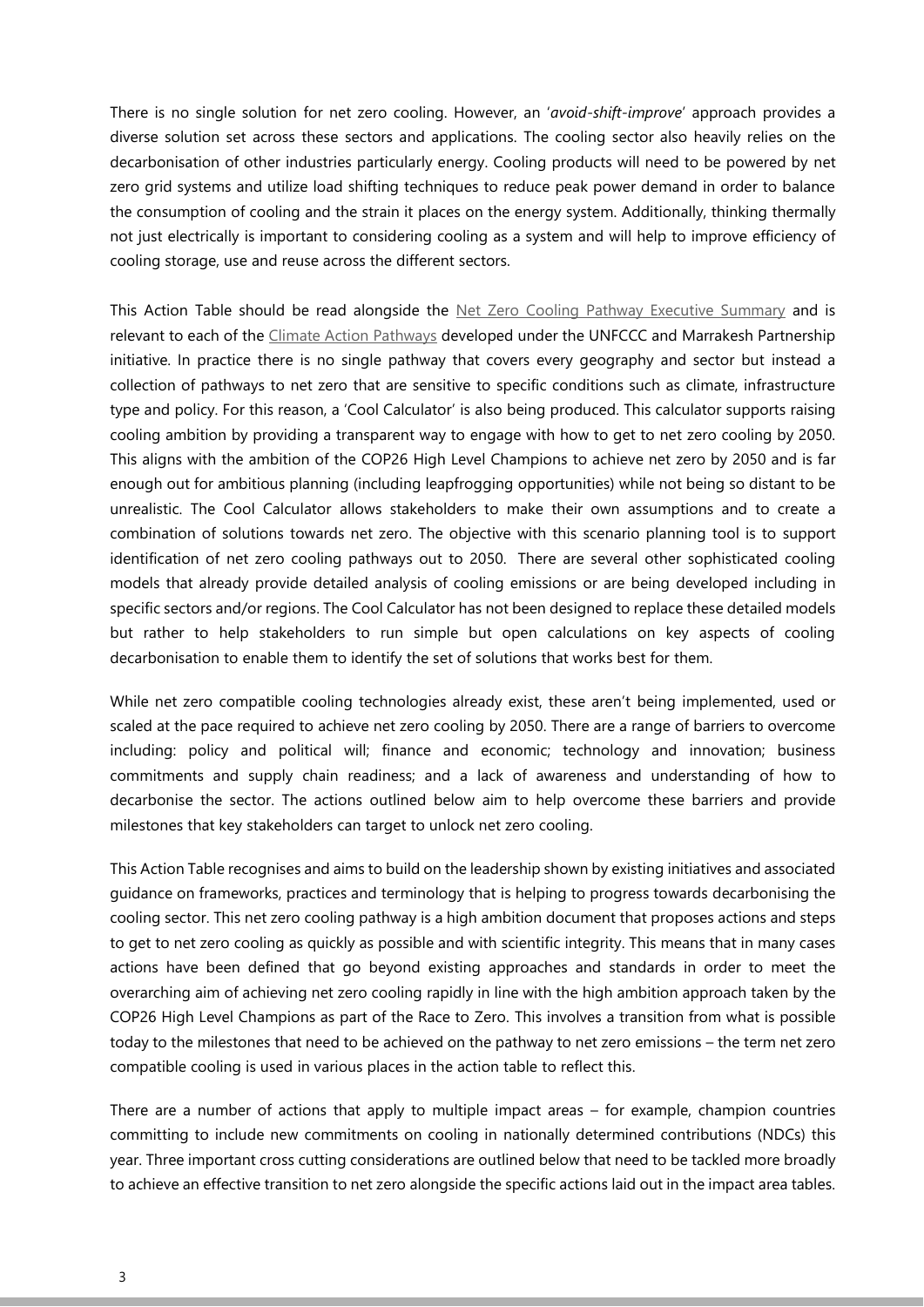#### **Resilience**

Efforts to protect those most at risk of heat stress in highest risk countries need to be implemented alongside the actions outlined in this document. Early actions in this area by 2021 include: carrying out further work to understand the countries and regions at the highest risk of suffering from heatwaves and strengthen the evidence on the cause and key demographics for heat stress and heat related deaths highlighting those at the greatest risk and why, and setting targets for the number or percentage reductions in heat related deaths and the number of people covered by up-to-date heat wave plans. Policies will need to provide mechanisms helping those most at risk to get improved access to net zero compatible cooling. By 2025, and even more so by 2030, policies will be implemented that protect those most at risk of heat stress in highest risk countries leading to a significant increase in the number of people with improved access to net zero compatible cooling and significant increases in the number of people covered by up-todate heat wave plans. By 2040, all at risk people will be covered by up-to-date heat wave plans and have access to thermal comfort protecting them from any heat stress related risk. Community groups and nongovernmental organisations (NGOs) will actively contribute to this effort by implementing initiatives reducing heat stress and death risks. The Resilience Pathway for the Marrakesh Partnership provides useful guidance for adapting to rising heat and other climate impacts.<sup>11</sup>

#### **Skills and training**

Skills development and training is required across all three impact areas. This is a critical enabling factor to achieving the outcomes highlighted in the action tables effectively. The key areas of focus identified include: capacity building on designing and implementing passive cooling measures in building and infrastructure planning and design and for investors and regulatory policy makers; appropriate sizing and maintenance of super-efficient equipment and appliances for effective operation; and upskilling around health and safety for safe handling of ultra-low GWP refrigerants.

#### **Measurement and tracking impact**

There are several actions across different stakeholder groups outlined in the tables below that need to be delivered successfully to achieve net zero cooling. This transition should be underpinned by a robust and transparent measurement and tracking framework to ensure the cooling sector is aware of the trajectory of progress and that interventions are taken at the right time to stay on course to net zero. Such a framework is required across technology, policy development, business models, investments and consumer behavior nationally and globally.

<sup>&</sup>lt;sup>11</sup> Resilience Pathway Executive Summary available at [https://unfccc.int/sites/default/files/resource/ExecSumm\\_Resilience\\_0.pdf](https://unfccc.int/sites/default/files/resource/ExecSumm_Resilience_0.pdf) and Action Table at [https://unfccc.int/sites/default/files/resource/Action\\_table%20\\_Resilience.pdf.](https://unfccc.int/sites/default/files/resource/Action_table%20_Resilience.pdf) Accessed on 22 March 2021.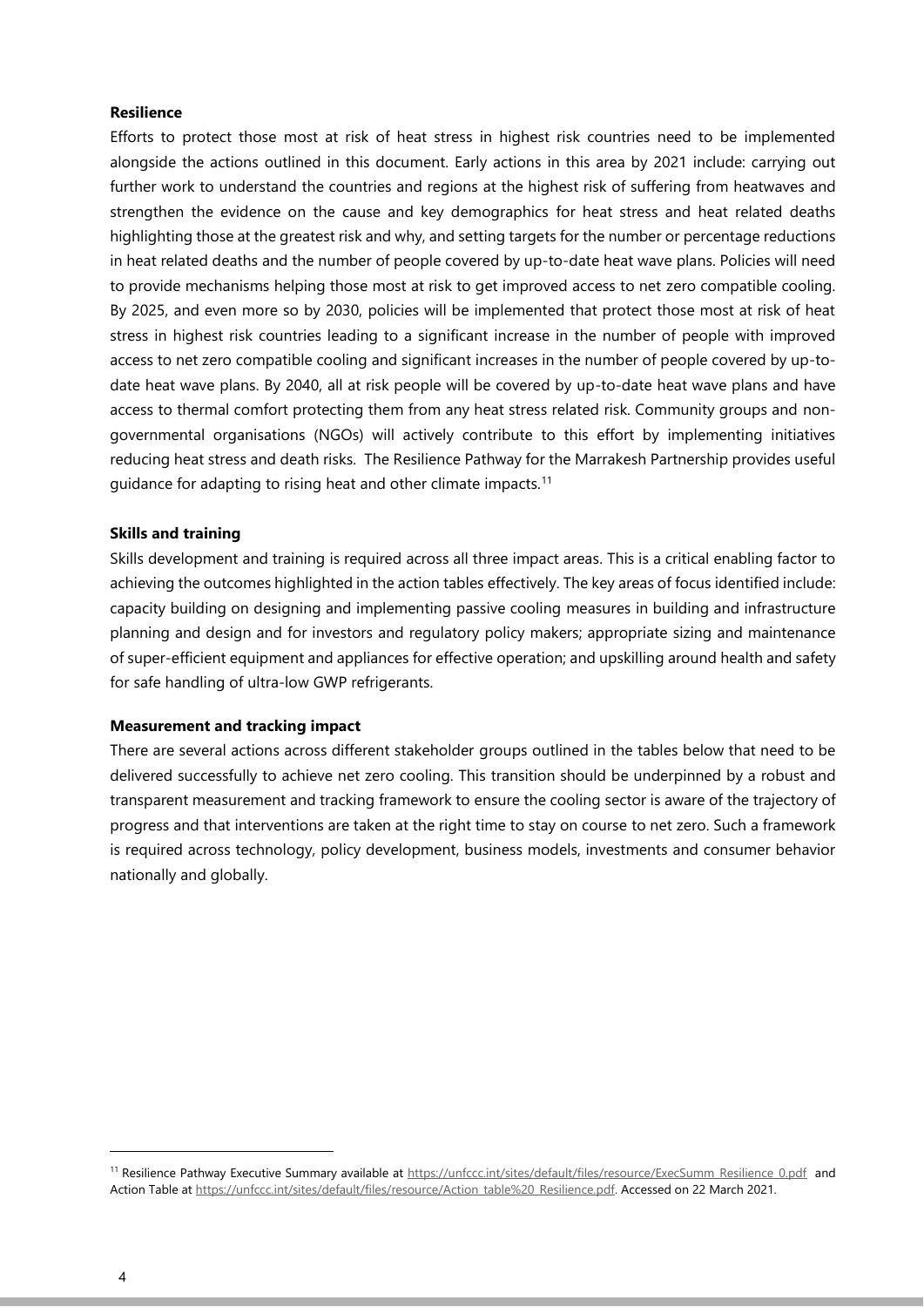

## **Passive cooling**

Cooling

Mitigation & Adaptation/ Resilience



|                                                         | <b>By 2021</b>                                                                                                                                                                                                                                                                                                                                                                                                                 | <b>By 2025</b>                                                                                                                                                                                                                                                                                                                                                                                                                                                          | <b>By 2030</b>                                                                                                                                                                                                                                                                                                                                                                   | <b>By 2040</b>                                                                                                                                                                                                                                                                                                                                 |
|---------------------------------------------------------|--------------------------------------------------------------------------------------------------------------------------------------------------------------------------------------------------------------------------------------------------------------------------------------------------------------------------------------------------------------------------------------------------------------------------------|-------------------------------------------------------------------------------------------------------------------------------------------------------------------------------------------------------------------------------------------------------------------------------------------------------------------------------------------------------------------------------------------------------------------------------------------------------------------------|----------------------------------------------------------------------------------------------------------------------------------------------------------------------------------------------------------------------------------------------------------------------------------------------------------------------------------------------------------------------------------|------------------------------------------------------------------------------------------------------------------------------------------------------------------------------------------------------------------------------------------------------------------------------------------------------------------------------------------------|
| <b>Policies</b><br>(national,<br>subnational,<br>local) | Covid-19 stimulus packages to<br>promote passive cooling<br>measures focused on human-<br>centred solutions<br>Revise building regulations to<br>promote passive cooling (e.g.<br>building envelope and design,<br>green and cool roofs, green<br>walls) in leading countries and<br>regions<br>Cities commit to integrate<br>passive cooling into city 'master<br>plans' with identified Local<br>Climate Zones to adopt most | Countries, cities and regions in<br>largest cooling countries and<br>regions (China, India, South East<br>Asia, US, EU, MENA) have<br>introduced best practice passive<br>cooling policies (including nature<br>based) solutions for human<br>settlements and/or food focusing<br>on new buildings being net zero<br>compatible by 2030 and linking to<br>energy planning<br>Policy on financial mechanisms<br>to include incentives to support<br>the market as needed | All new buildings and<br>urban areas are required<br>to incorporate passive<br>cooling measures through<br>building codes and<br>regulations as well as<br>architectural standards<br>adapted to local cultures<br>and conditions<br>Rates increased<br>significantly to at least 3%<br>per year for retrofit to<br>include passive cooling<br>measures in existing<br>buildings | All existing buildings are<br>refurbished to passive cooling<br>standards<br>Passive cooling building<br>regulations enforced in all<br>countries<br>City level projects that involve<br>cooling are only approved if<br>they optimise passive cooling<br>All countries have policies on<br>passive cooling for food and<br>health cold chains |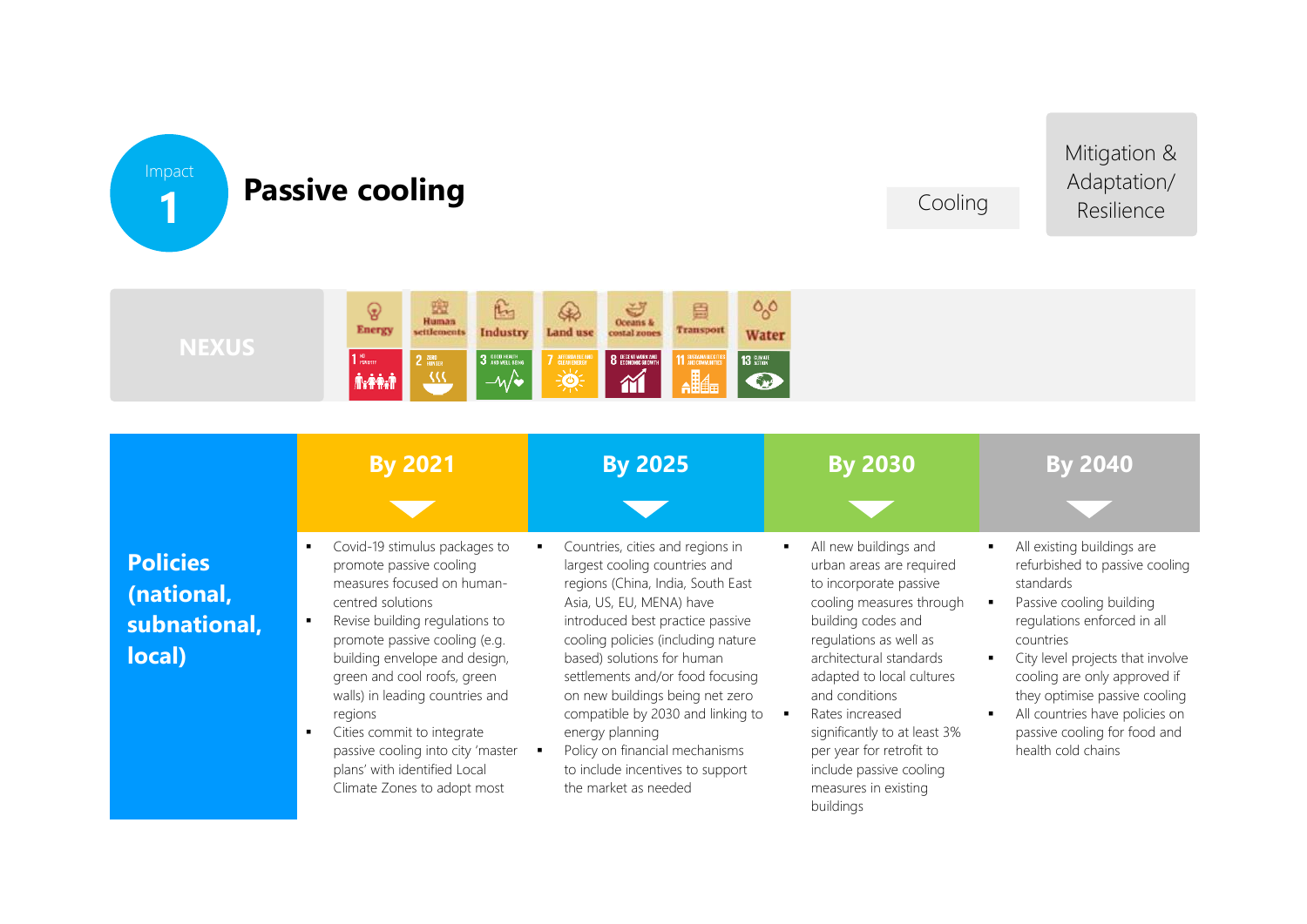|                                         | <b>By 2021</b>                                                                                                                                                                                                                                                                                                                                                                                                                                                                                                                                                         | <b>By 2025</b>                                                                                                                                                                                                                                                                                                                                                                                                                                                                                                                                               | <b>By 2030</b>                                                                                                                                                                                                                                                                                                                                                                                                      | Bv 2040                                                                                                                                                                                                       |
|-----------------------------------------|------------------------------------------------------------------------------------------------------------------------------------------------------------------------------------------------------------------------------------------------------------------------------------------------------------------------------------------------------------------------------------------------------------------------------------------------------------------------------------------------------------------------------------------------------------------------|--------------------------------------------------------------------------------------------------------------------------------------------------------------------------------------------------------------------------------------------------------------------------------------------------------------------------------------------------------------------------------------------------------------------------------------------------------------------------------------------------------------------------------------------------------------|---------------------------------------------------------------------------------------------------------------------------------------------------------------------------------------------------------------------------------------------------------------------------------------------------------------------------------------------------------------------------------------------------------------------|---------------------------------------------------------------------------------------------------------------------------------------------------------------------------------------------------------------|
|                                         | adapted passive cooling<br>measures to cool specific areas<br>Review policy options and<br>٠<br>evidence on passive cooling for<br>food and health<br>Governments include passive<br>٠<br>measures such as building<br>regulations and architectural<br>standards, new passive food<br>and health cold chain<br>technology demonstrations in<br>their enhanced NDCs, energy<br>planning strategies and other<br>policy documents                                                                                                                                       | Additional commitments on<br>passive cooling included in<br>enhanced NDCs, energy<br>planning strategies and other<br>policy documents                                                                                                                                                                                                                                                                                                                                                                                                                       | City master plans with<br>defined Local Climate<br>Zones are enforced so any<br>new development and<br>retrofit projects comply<br>Many countries introduce<br>policies on passive cooling<br>for food and health cold<br>chains                                                                                                                                                                                    |                                                                                                                                                                                                               |
| <b>Finance and</b><br><b>Investment</b> | Costs and benefits quantified<br>for large scale deployment of<br>passive cooling, considered as<br>infrastructure investment where<br>appropriate<br>Multi-lateral,<br>regional<br>$\blacksquare$<br>and<br>national development banks<br>review their cooling finance to<br>identify how to scale up<br>investment in passive cooling<br>New financing mechanisms<br>designed to support<br>demonstration and scaling up<br>of passive cooling (including for<br>food)<br>Scale and type of funding<br>needed to meet the net zero<br>cooling challenge is estimated | Multi-lateral, regional and<br>$\blacksquare$<br>national development banks<br>have significantly increased<br>funding for passive cooling, and<br>include passive cooling<br>measures where relevant in any<br>new cooling / energy efficiency<br>schemes<br>Increasing percentage of Official<br>Development Assistance (ODA)<br>funding allocated to passive<br>measures including<br>capacity<br>building<br>Leading investors commit to<br>٠<br>adopting and promoting<br>passive cooling<br>Passive cooling considerations<br>included in climate risk | Further significant increase<br>in development bank and<br>ODA finance for passive<br>cooling with a focus on<br>those measures that can<br>deliver at scale and speed<br>including capacity building<br>Most investors actively<br>screening whether passive<br>cooling sufficiently<br>adopted in projects<br>Investors financing passive<br>cooling measures at large<br>scale for buildings, food<br>and health | Finance for passive cooling<br>٠<br>consistent with net zero<br>cooling pathway and finance<br>does not flow to new<br>buildings or building<br>refurbishments that have<br>not considered passive<br>cooling |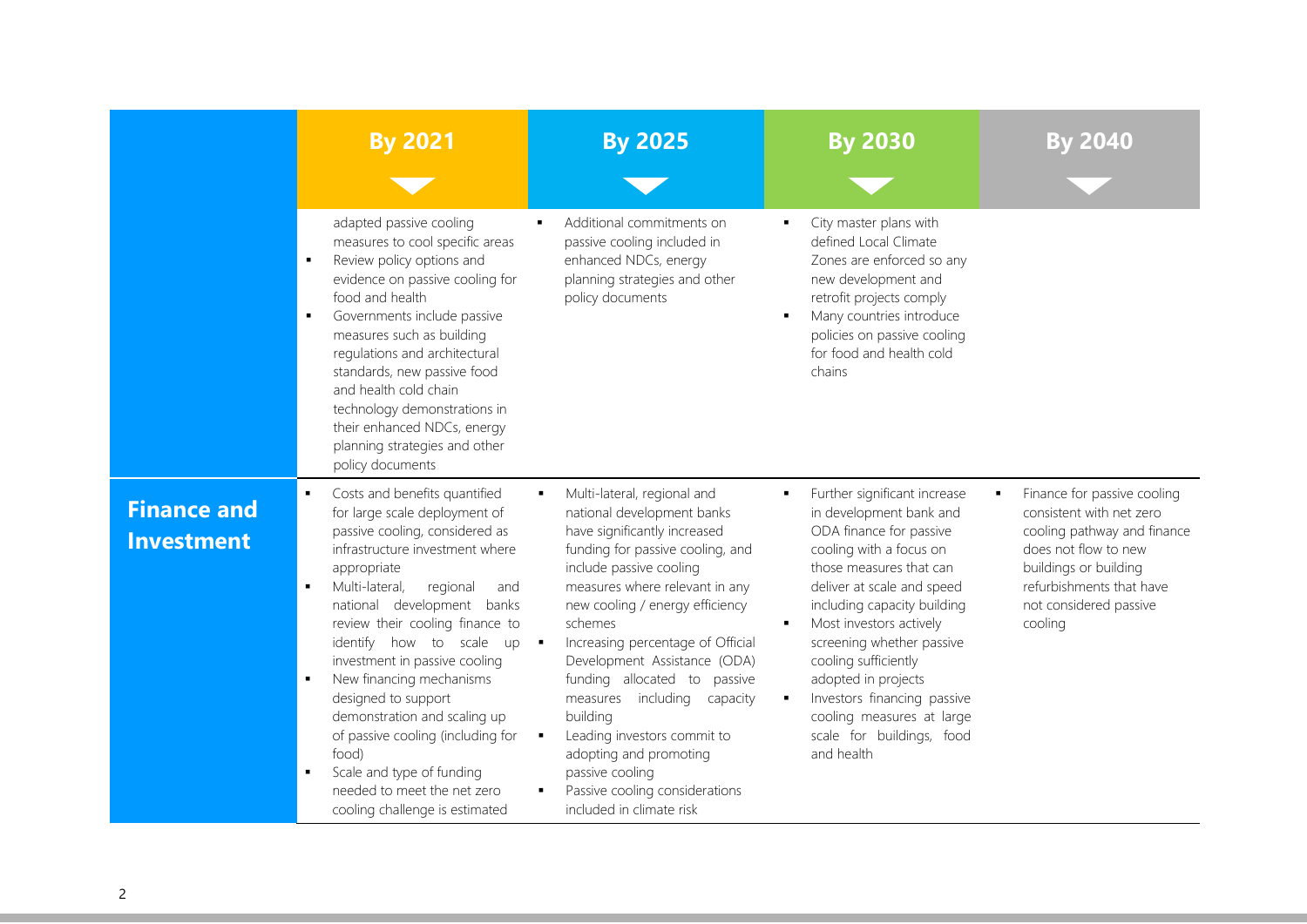|                                               | <b>By 2021</b>                                                                                                                                                                                                                                                                                                                                                                                                                                                                                                                                           | <b>By 2025</b>                                                                                                                                                                                                                                                                                                                                                       | <b>By 2030</b>                                                                                                                                                                                                                                        | By 2040                                                                                                                                                                                                                                                         |
|-----------------------------------------------|----------------------------------------------------------------------------------------------------------------------------------------------------------------------------------------------------------------------------------------------------------------------------------------------------------------------------------------------------------------------------------------------------------------------------------------------------------------------------------------------------------------------------------------------------------|----------------------------------------------------------------------------------------------------------------------------------------------------------------------------------------------------------------------------------------------------------------------------------------------------------------------------------------------------------------------|-------------------------------------------------------------------------------------------------------------------------------------------------------------------------------------------------------------------------------------------------------|-----------------------------------------------------------------------------------------------------------------------------------------------------------------------------------------------------------------------------------------------------------------|
|                                               |                                                                                                                                                                                                                                                                                                                                                                                                                                                                                                                                                          | appraisals and as a first principle<br>to capture mitigation and<br>adaptation co-benefits (e.g.<br>disincentivise investment in<br>thermally inefficient buildings)                                                                                                                                                                                                 |                                                                                                                                                                                                                                                       |                                                                                                                                                                                                                                                                 |
| <b>Technology</b><br>and<br><b>Innovation</b> | Strengthen evidence base<br>л.<br>across key cooling countries on<br>passive and related active<br>cooling measures particularly<br>space cooling in buildings, food<br>preservation, and medicine<br>preservation (e.g. coatings<br>/dehydration/urban<br>farming/packaging and storage<br>containers)<br>Research, development and<br>$\blacksquare$<br>demonstration on innovative<br>passive cooling solutions in new<br>and existing buildings,<br>for food and medicine that are<br>human-centred and specific to<br>local cultures and conditions | Innovative higher performance<br>٠<br>cooling technology being<br>demonstrated at scale<br>Innovative passive cooling<br>solutions being demonstrated at<br>scale for space cooling in new<br>and existing buildings, medicine<br>preservation and food<br>preservation<br>Optimising cooling demand at<br>the design stage is embedded<br>as a development practice | Passive cooling measures<br>$\blacksquare$<br>shown to have the largest<br>impact on demand are<br>deployed at scale in<br>countries with the highest<br>cooling need<br>Ongoing research and<br>٠<br>development on new<br>passive cooling solutions | Innovative passive cooling<br>measures deployed at levels<br>consistent with net zero<br>cooling pathways                                                                                                                                                       |
| <b>Business and</b><br><b>Services</b>        | Raise awareness among<br>businesses of opportunities for<br>passive cooling including<br>profiling businesses and<br>services that show what is<br>possible<br>Businesses make passive<br>٠<br>cooling commitments including                                                                                                                                                                                                                                                                                                                             | Leading businesses and<br>٠<br>developers commit to adopt<br>and promote passive cooling<br>measures<br>Passive building certification<br>٠<br>(e.g. Passive House standard)<br>and commitments (e.g. World<br>Green Building Council's Net<br>Zero Carbon Building                                                                                                  | Most large businesses and<br>٠<br>many small businesses are<br>adopting and/or promoting<br>passive cooling measures<br>self-financing<br><b>Businesses</b><br>passive cooling measures at<br>large scale for buildings and<br>food                   | All large businesses and<br>٠<br>most small businesses are<br>adopting and/or promoting<br>passive cooling measures<br>Capacity building means all<br>large businesses and small<br>businesses are able to<br>integrate and promote<br>passive cooling measures |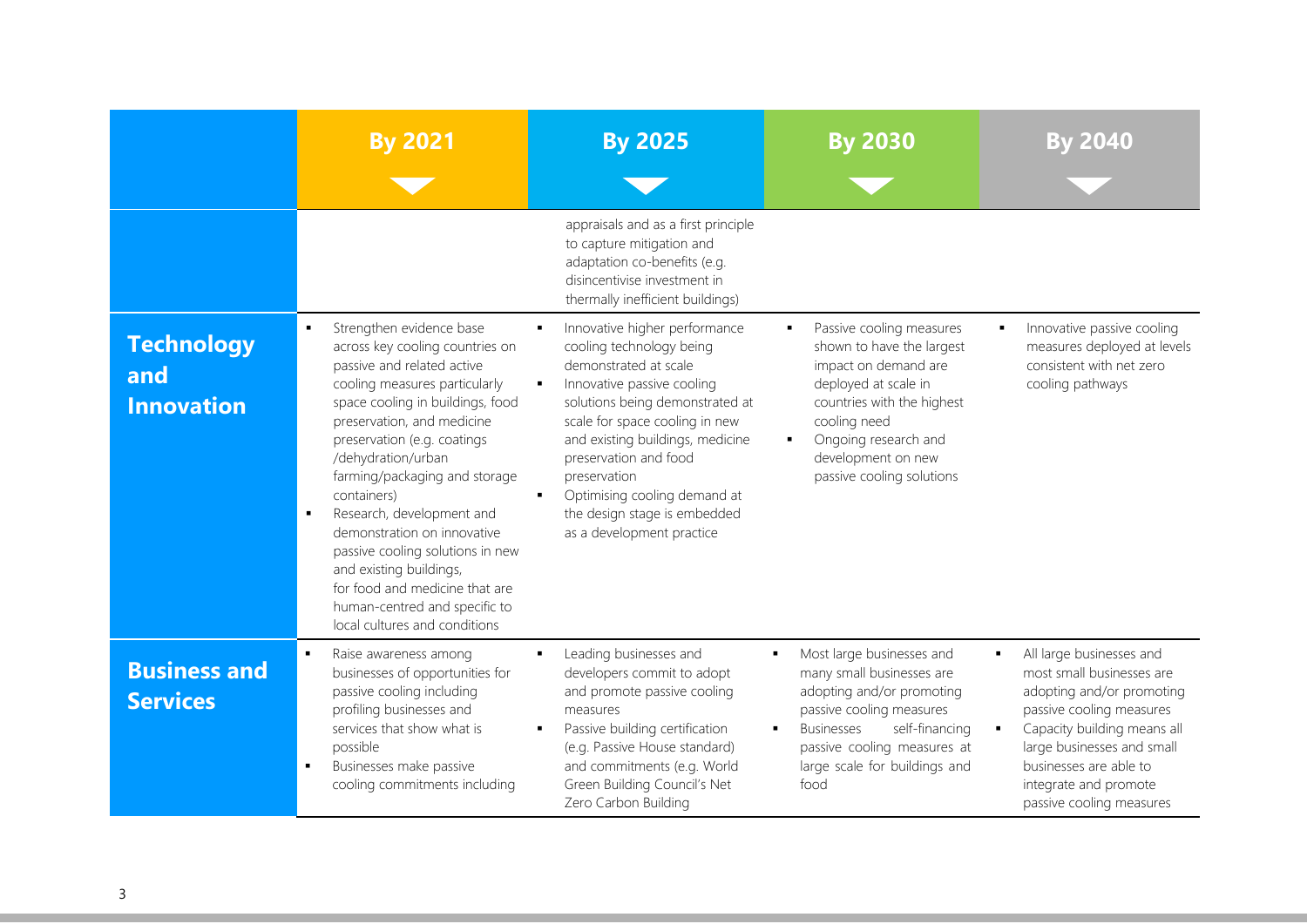|                      | <b>By 2021</b>                                                                                                                                                                                                                                                                                                                                                                                                                                                                                                                                                                                                                                                                                                | <b>By 2025</b>                                                                                                                                                                                                                                               | <b>By 2030</b>                                                                                                                                                         | <b>By 2040</b>                                                                                                                                                                                         |
|----------------------|---------------------------------------------------------------------------------------------------------------------------------------------------------------------------------------------------------------------------------------------------------------------------------------------------------------------------------------------------------------------------------------------------------------------------------------------------------------------------------------------------------------------------------------------------------------------------------------------------------------------------------------------------------------------------------------------------------------|--------------------------------------------------------------------------------------------------------------------------------------------------------------------------------------------------------------------------------------------------------------|------------------------------------------------------------------------------------------------------------------------------------------------------------------------|--------------------------------------------------------------------------------------------------------------------------------------------------------------------------------------------------------|
|                      | for certification and standards,<br>as part of the Race to Zero<br>Develop in-house technical and<br>$\blacksquare$<br>commercial capacity (e.g.<br>architects, engineers, building<br>developers, infrastructure<br>investment) on how to first<br>avoid the need for cooling<br>before including cooling<br>technologies into buildings                                                                                                                                                                                                                                                                                                                                                                     | Commitment) are widely used<br>and scaled up with industry<br>support                                                                                                                                                                                        | Businesses are investing in<br>$\blacksquare$<br>internal capacity building to<br>embed<br>passive<br>cooling<br>approach across<br>cooling<br>related activities      |                                                                                                                                                                                                        |
| <b>Civil Society</b> | Implement initiatives to raise<br>awareness of passive cooling<br>opportunities and diversity. This<br>includes tracking evidence on<br>passive measures, technology<br>and business model<br>innovations, impact and<br>applicability. It also includes<br>raising awareness on cultural<br>and human-centred design and<br>nuances specific to different<br>regions that need to be<br>captured in passive cooling<br>applications to facilitate<br>adoption<br>Develop and/or enhance a<br>٠<br>simulation tool able to estimate<br>applicability and energy saving<br>potential of individual passive<br>measures for a specific set of<br>input on climate and building<br>conditions as well as sharing | 250 million people with<br>$\blacksquare$<br>improved access to passive<br>measures<br>New behavior change<br>$\blacksquare$<br>campaigns launched to<br>promote passive measures<br>Consumers demand passive<br>solutions and associated<br>business models | billion<br>people<br>have<br>enhanced access to passive<br>cooling measures<br>Behavior change on passive<br>cooling measures the norm<br>in the majority of countries | Access to passive cooling<br>measures for all (including<br>for transport and human<br>settlements)<br>Passive cooling seen as the<br>normal and first cooling<br>priority measure in all<br>countries |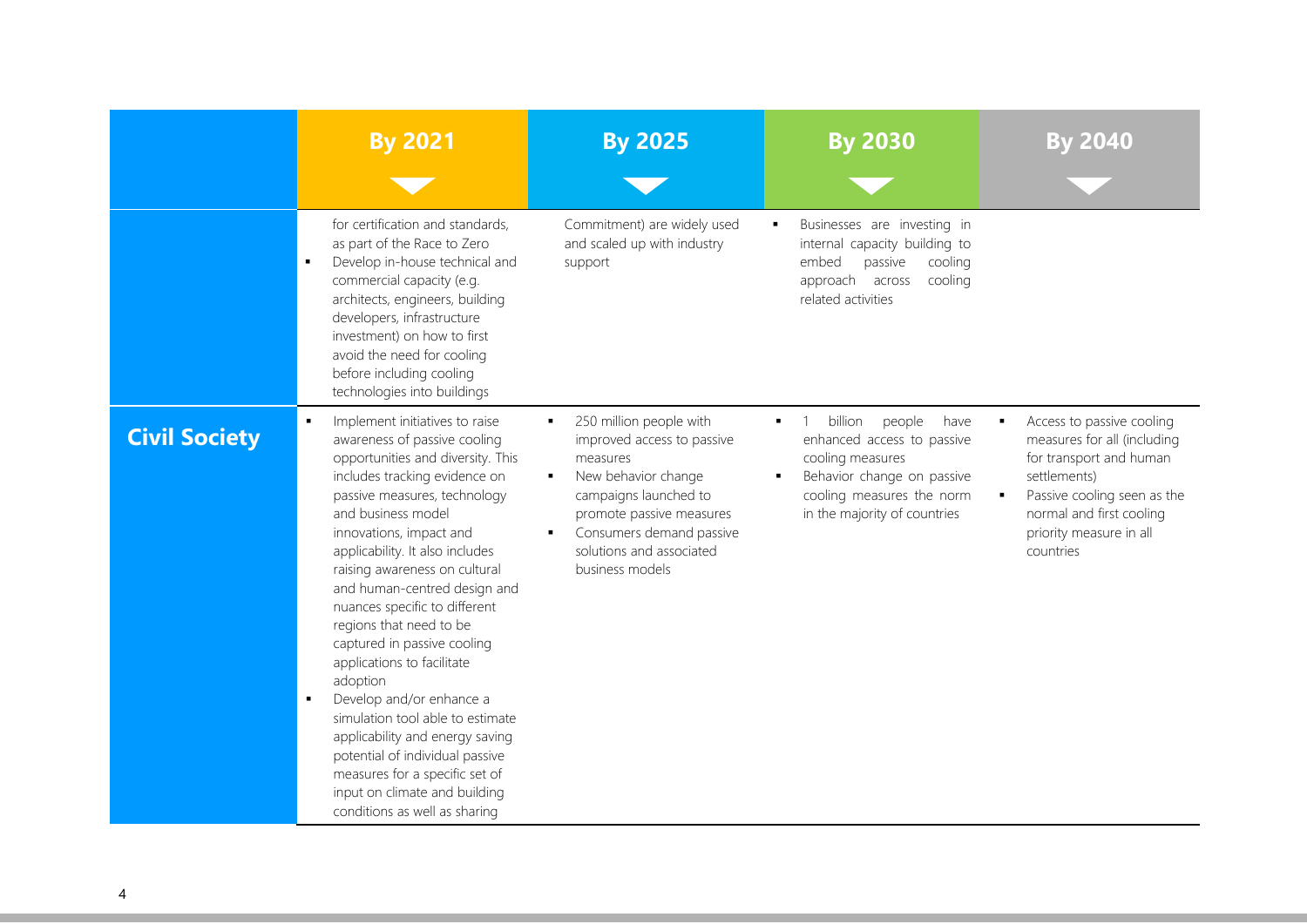| <b>By 2021</b>                                                                                                                                             | <b>By 2025</b> | <b>By 2030</b> | <b>By 2040</b> |
|------------------------------------------------------------------------------------------------------------------------------------------------------------|----------------|----------------|----------------|
| cost impact and disadvantages<br>of each measure simulated<br>Identify new ways to encourage<br>behavior change to promote<br>passive measures ("be cool") |                |                |                |

#### **EXISTING INITIATIVES PASSIVE COOLING**

| <b>Million Cool Roofs</b><br><b>Challenge</b>                                         | A \$2 million global competition sponsored by the Kigali Cooling Efficiency Program (K-CEP) in collaboration with the Global Cool Cities<br>Alliance (GCCA), Sustainable Energy for All (SEforALL) and Nesta's Challenge Prize Centre. The award aims to rapidly scale up the<br>deployment of highly solar-reflective 'cool' roofs in developing countries. The Challenge awarded \$100,000 grants to ten teams in 2019 to<br>deploy solar reflective coating and/or materials in 10 countries across Africa, Central America, and Southeast Asia. In 2021, an additional \$1<br>million will be awarded to the team that has demonstrated the best sustainable and transferable model for rapid deployment of cool roofs. |  |
|---------------------------------------------------------------------------------------|-----------------------------------------------------------------------------------------------------------------------------------------------------------------------------------------------------------------------------------------------------------------------------------------------------------------------------------------------------------------------------------------------------------------------------------------------------------------------------------------------------------------------------------------------------------------------------------------------------------------------------------------------------------------------------------------------------------------------------|--|
| <b>Passive House Institute</b><br>(PHI)                                               | PHI is an independent research institute that plays a crucial role in the development of the only internationally recognised performance-<br>based energy standard, the Passive House Concept. They play a critical role in reducing cooling loads in buildings and have demonstrated<br>proof of concept with projects reducing >50% of cooling needs thanks to passive design.                                                                                                                                                                                                                                                                                                                                            |  |
| <b>Global Alliance for</b><br><b>Buildings and</b><br><b>Construction (GlobalABC)</b> | The GlobalABC connects governments, the private sector and organisations to drive the transformation towards a net zero emission,<br>efficient and resilient buildings and construction sector. The alliance has played a key role in connecting sectoral stakeholders and sharing<br>knowledge on driving measures to avoid and reduce the need for cooling in buildings.                                                                                                                                                                                                                                                                                                                                                  |  |
| <b>Program for Energy</b><br><b>Efficiency in Buildings</b><br>(PEEB)                 | The Programme for Energy Efficiency in Buildings (PEEB) aims to significantly transform the building sector by promoting sustainable<br>building design and construction. PEEB combines financing for energy efficiency in large-scale projects with technical assistance through<br>policy advice and expertise for building sector professionals. It promotes the use of passive design for projects in hot climates to avoid the<br>need for cooling and provide thermal comfort.                                                                                                                                                                                                                                        |  |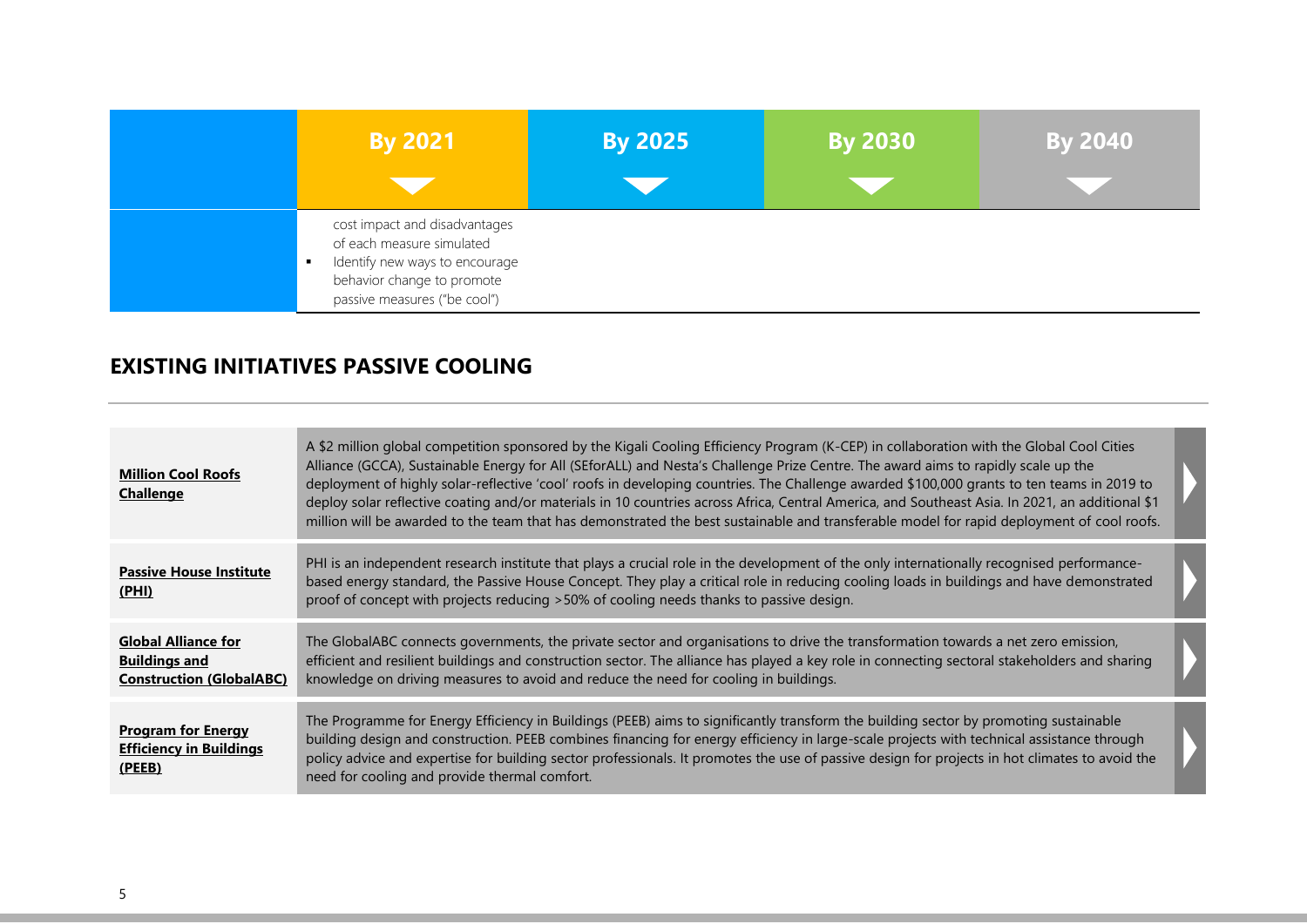| <b>Zero Carbon Buildings</b><br>for All                                                                 | The Zero Carbon Buildings for All Initiative, launched at the 2019 UN Secretary-General's Climate Action Summit in New York, unites leaders<br>across sectors in a strong international coalition to decarbonise the building sector and meet climate goals.                                                                                                                                                                                                                                                                                                                                                                                                                              |  |
|---------------------------------------------------------------------------------------------------------|-------------------------------------------------------------------------------------------------------------------------------------------------------------------------------------------------------------------------------------------------------------------------------------------------------------------------------------------------------------------------------------------------------------------------------------------------------------------------------------------------------------------------------------------------------------------------------------------------------------------------------------------------------------------------------------------|--|
| <b>Whole Building Design</b><br><b>Guide - Net Zero Energy</b><br><b>Buildings</b>                      | The Whole Building Design Guide is a web-based portal providing government and industry practitioners with one-stop access to up-to-<br>date information on a wide range of building-related quidance, criteria and technology from a 'whole buildings' perspective. They have a<br>collection of resources on Net Zero Energy Buildings across technology, applications with case studies and relevant codes and standards.                                                                                                                                                                                                                                                              |  |
| <b>World Green Building</b><br><b>Council's Net Zero</b><br><b>Carbon Building</b><br><b>Commitment</b> | This Commitment challenges business, organisations, cities, states and regions to reach net zero carbon in operation for all assets under<br>their direct control by 2030, and to advocate for all buildings to be net zero carbon in operation by 2050. The Commitment provides a<br>framework to develop globally ambitious yet locally relevant, flexible and universally viable solutions for buildings within their portfolio,<br>city, state or regional boundary. It sets actions to reduce energy demand and achieve net zero carbon through renewable energy and<br>offsets (as a last resort). For businesses, the Commitment is one of three pathways available to join EP100. |  |
| #ThisIsCool#                                                                                            | This is Cool is a campaign to show what can be done across the world to make sustainable cooling a reality. Over 1 billion people are at<br>high risk due to lack of access to cooling, and a further 2.2 billion lack access to clean and efficient cooling. In a warming world, access to<br>sustainable cooling is not a luxury. It is an issue of equity and a service that must be delivered to everyone. This campaign highlights<br>accessible and simple cooling solutions and sustainable and transformative solutions to ensure access to nutritious food and safe<br>medicines, and provide protection from heat in the transition to affordable and clean energy.             |  |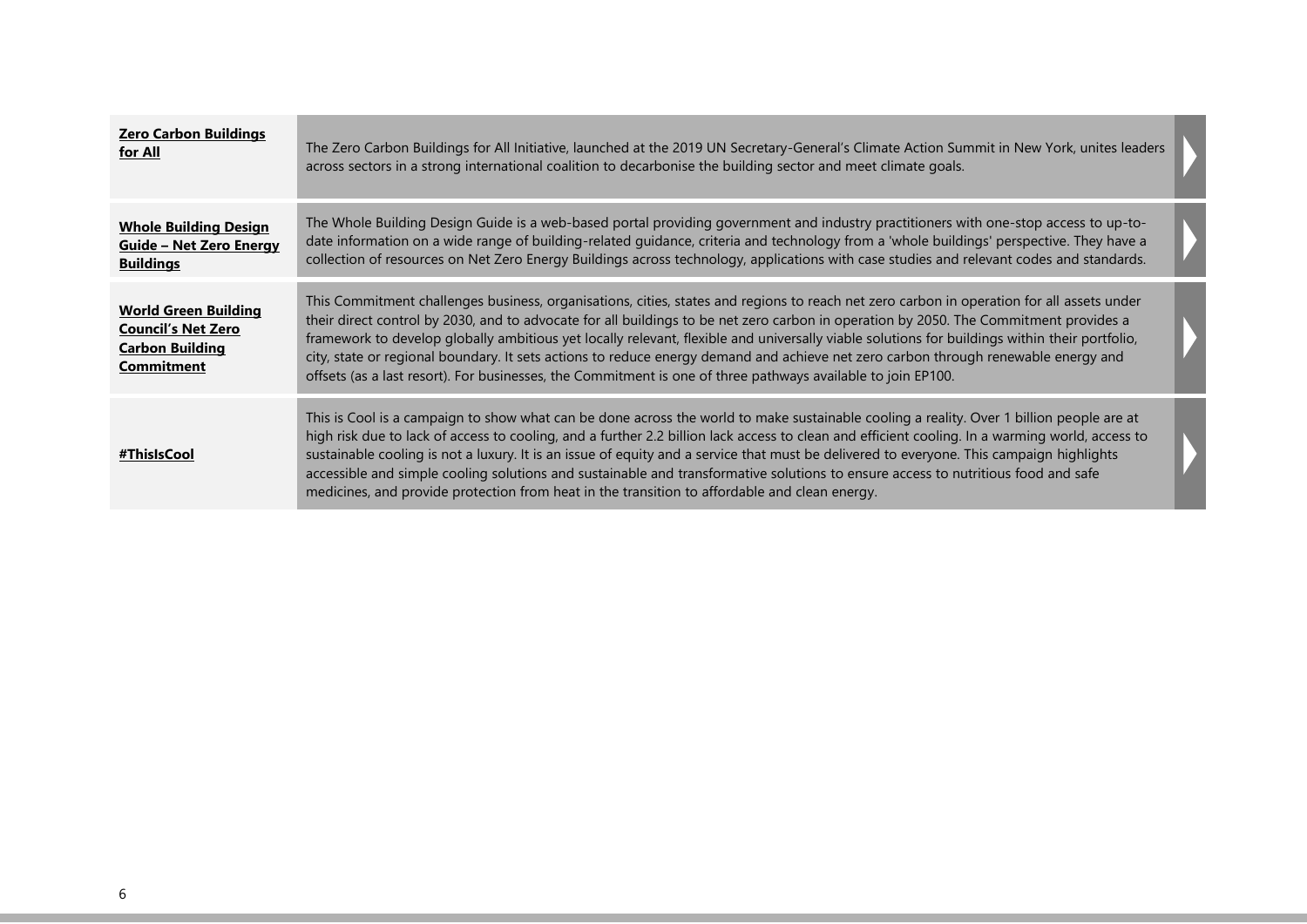# Impact **2**

# **Super-efficient equipment and**

### Cooling

Mitigation & Adaptation/ Resilience



|                                                         | <b>By 2021</b>                                                                                                                                                                                                                                                                                                                                                                                                                                                                                                                                               | <b>By 2025</b>                                                                                                                                                                                                                                                                                                                                                                                                                                                                                                                                   | <b>By 2030</b>                                                                                                                                                                                                                                                                                                     | <b>By 2040</b>                                                                                                                                                                                                                                                                                                                                                                                                                                   |
|---------------------------------------------------------|--------------------------------------------------------------------------------------------------------------------------------------------------------------------------------------------------------------------------------------------------------------------------------------------------------------------------------------------------------------------------------------------------------------------------------------------------------------------------------------------------------------------------------------------------------------|--------------------------------------------------------------------------------------------------------------------------------------------------------------------------------------------------------------------------------------------------------------------------------------------------------------------------------------------------------------------------------------------------------------------------------------------------------------------------------------------------------------------------------------------------|--------------------------------------------------------------------------------------------------------------------------------------------------------------------------------------------------------------------------------------------------------------------------------------------------------------------|--------------------------------------------------------------------------------------------------------------------------------------------------------------------------------------------------------------------------------------------------------------------------------------------------------------------------------------------------------------------------------------------------------------------------------------------------|
| <b>Policies</b><br>(national,<br>subnational,<br>local) | Champion countries commit to<br>٠<br>'product performance ladders-<br>labels-incentives' policies with<br>inbuilt ratchets and GWP limits<br>which increase ambition from<br>Minimum Energy Performance<br>Standards (MEPS) to High Energy<br>Performance Standards (HEPS)<br>that drive towards best available<br>technology. MEPS take into<br>consideration the total cost of<br>ownership (least lifecycle cost) to<br>ensure the broad uptake of<br>equipment and leverage the<br>United for Efficiency (U4E) Model<br>Regulation Guidelines for Energy | The majority of developing and<br>emerging economies (50% of the<br>global market) have adopted<br>and are implementing MEPS and<br>labels consistent with or<br>exceeding requirements in the<br>U4E Model Regulation Guidelines<br>or similar<br>Enhanced product performance<br>ladders-labels -incentives policies<br>to continue to drive energy<br>efficiency gains and enabled<br>smart operation alongside GWP<br>reduction are in place in largest<br>cooling countries and regions<br>(China, India, South East Asia, US,<br>EU, MENA) | Enhanced product<br>٠.<br>performance ladders, labels<br>and incentives adopted and<br>in force for 80% of the<br>global market<br>NDCs with commitments<br>consistent with net zero<br>cooling path in place for<br>90% of the market<br>Scale up of district cooling<br>٠.<br>networks beyond leading<br>regions | Enhanced product<br>٠<br>performance ladders, labels<br>and incentives consistent with<br>net zero cooling are in place<br>for all cooling technologies<br>and regions<br>with<br><b>NDCs</b><br>commitments<br>$\blacksquare$<br>with<br>consistent<br>net<br>zero<br>cooling being actioned and<br>enforced<br>District cooling adopted as<br>$\blacksquare$<br>norm for all<br>cooling dense<br>globally<br>applications<br>as<br>appropriate |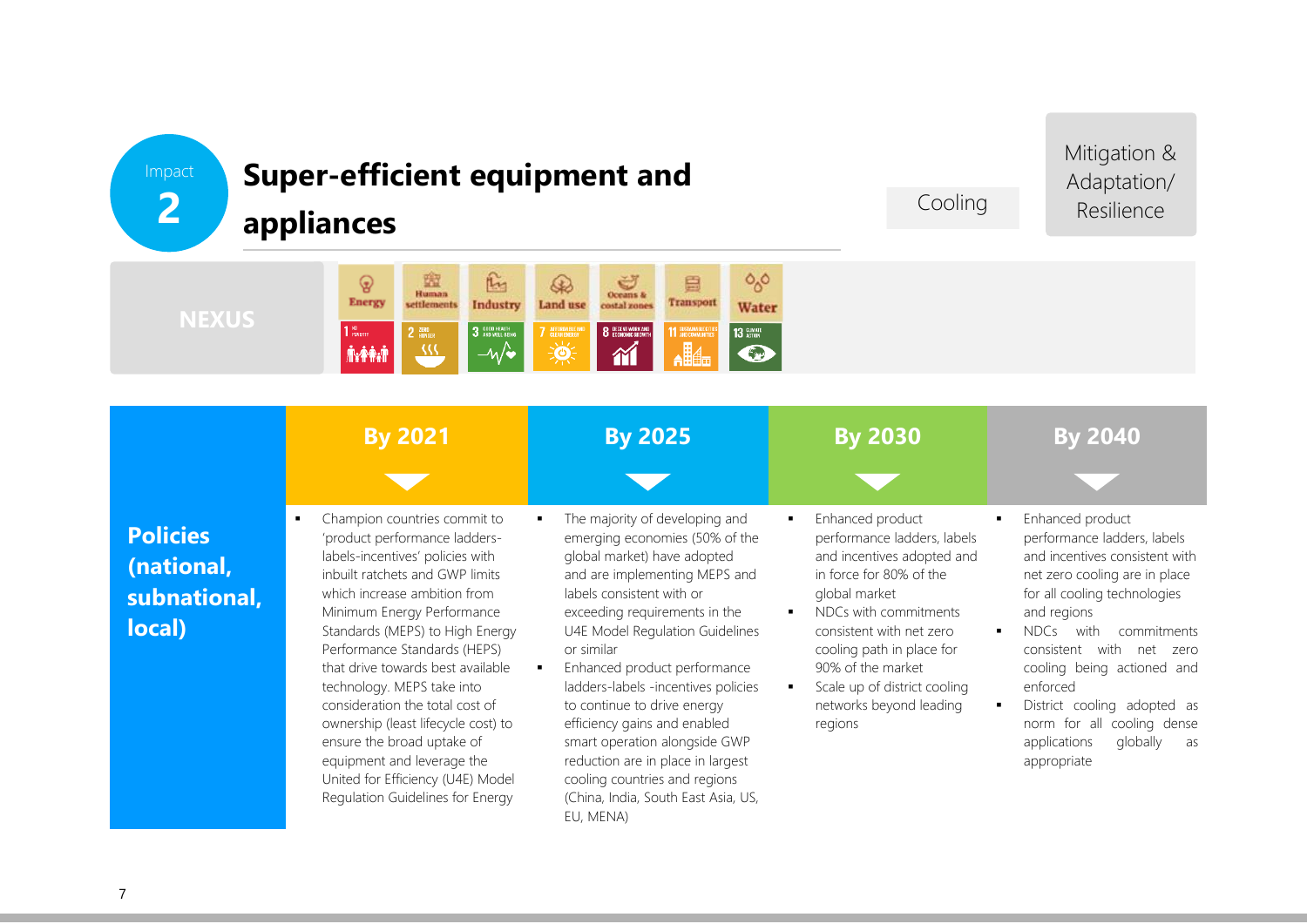|                                         | <b>By 2021</b>                                                                                                                                                                                                                                                                                                                                                                                                                                                                                                                                                                                                               | <b>By 2025</b>                                                                                                                                                                                                                                                                                                                                                                                                                       | <b>By 2030</b>                                                                                                                                                                                                                                                                                                                                             | <b>By 2040</b>                                                                                           |
|-----------------------------------------|------------------------------------------------------------------------------------------------------------------------------------------------------------------------------------------------------------------------------------------------------------------------------------------------------------------------------------------------------------------------------------------------------------------------------------------------------------------------------------------------------------------------------------------------------------------------------------------------------------------------------|--------------------------------------------------------------------------------------------------------------------------------------------------------------------------------------------------------------------------------------------------------------------------------------------------------------------------------------------------------------------------------------------------------------------------------------|------------------------------------------------------------------------------------------------------------------------------------------------------------------------------------------------------------------------------------------------------------------------------------------------------------------------------------------------------------|----------------------------------------------------------------------------------------------------------|
|                                         |                                                                                                                                                                                                                                                                                                                                                                                                                                                                                                                                                                                                                              |                                                                                                                                                                                                                                                                                                                                                                                                                                      |                                                                                                                                                                                                                                                                                                                                                            |                                                                                                          |
|                                         | Efficient and Climate Friendly<br>Equipment where available<br>Targets set by planners for<br>٠<br>inclusion of district cooling<br>systems in developments based<br>on cooling loads<br>Targets set for increases in<br>٠<br>number of people with improved<br>access to net zero compatible<br>cooling<br>Governments join the Biarritz<br>٠<br>Pledge for Fast Action on Efficient<br>Cooling to transform the global<br>cooling sector and lower<br>emissions by coordinating efforts<br>to improve the energy efficiency<br>of air conditioners and other<br>cooling equipment in parallel to<br>the phase down of HFCs | 2020-21 NDC commitments are<br>on track and new commitments<br>included in 2025 NDCs<br>Large-scale public sector<br>٠<br>procurement for super-efficient<br>equipment and appliances<br>Significant adoption of district<br>cooling in leading regions in<br>cooling dense applications                                                                                                                                             |                                                                                                                                                                                                                                                                                                                                                            |                                                                                                          |
| <b>Finance and</b><br><b>Investment</b> | Leading investors commit to<br>develop net zero cooling<br>screening for high volume<br>transactions, and to move, over<br>time, to only fund net zero<br>cooling compatible solutions<br>(aligned with the ladder<br>approach)<br>Leading investors commit to<br>disengage from financing cooling<br>manufacturers that have not<br>made a net zero commitment                                                                                                                                                                                                                                                              | Multi-lateral, regional and<br>$\blacksquare$<br>national development banks<br>allocating at least 50% of cooling<br>related funds to net zero<br>compatible solutions<br>Significant increases in<br>$\blacksquare$<br>percentage of ODA funding for<br>net zero compatible cooling and<br>research and development for<br>breakthrough solutions<br>Leading investors use net zero<br>$\blacksquare$<br>cooling standards (and the | Multi-lateral, regional and<br>national development banks<br>allocating 100% of cooling<br>related funds to net zero<br>solutions<br>Ongoing significant<br>development finance and<br>research and development<br>funding<br>Widespread deployment of<br>$\blacksquare$<br>private sector institutional<br>investment together with<br>public procurement | Finance only flows to<br>$\blacksquare$<br>super-efficient, ultra-low<br>GWP products and<br>investments |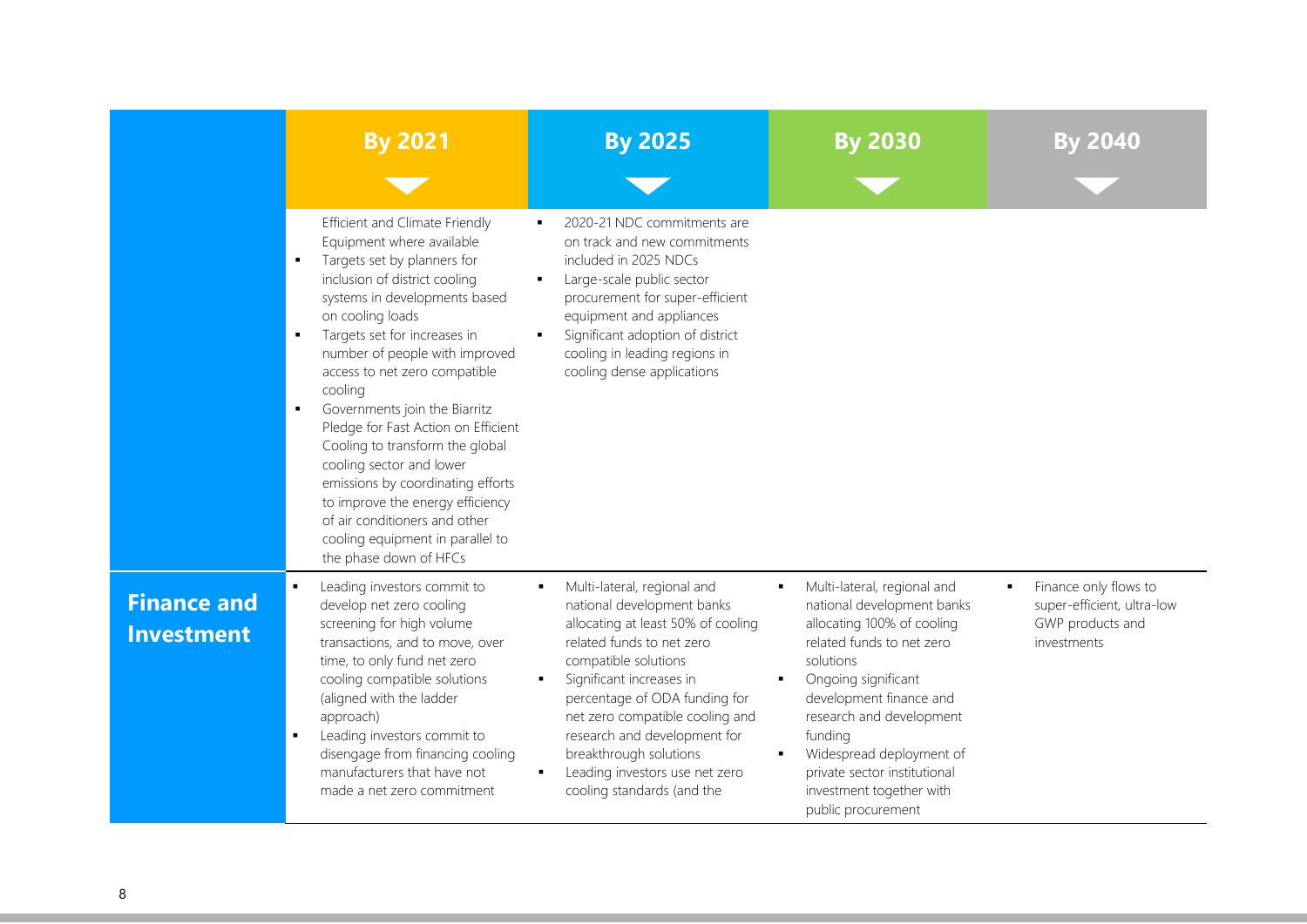|                                               | <b>By 2021</b>                                                                                                                                                                                                                                                                                                                                                                                                                                                                                                                                                                                                                                                                                                                                                | <b>By 2025</b>                                                                                                                                                                                                                                | <b>By 2030</b>                                                                                                                                                                                     | By 2040                                                                                                                                                                                                                                         |
|-----------------------------------------------|---------------------------------------------------------------------------------------------------------------------------------------------------------------------------------------------------------------------------------------------------------------------------------------------------------------------------------------------------------------------------------------------------------------------------------------------------------------------------------------------------------------------------------------------------------------------------------------------------------------------------------------------------------------------------------------------------------------------------------------------------------------|-----------------------------------------------------------------------------------------------------------------------------------------------------------------------------------------------------------------------------------------------|----------------------------------------------------------------------------------------------------------------------------------------------------------------------------------------------------|-------------------------------------------------------------------------------------------------------------------------------------------------------------------------------------------------------------------------------------------------|
|                                               | Leading investors adapt proven<br>financial mechanisms (e.g. on-bill<br>finance, rebate, tax incentives,<br>sustainable public procurement)<br>to incentivise customer adoption<br>of net zero compatible<br>technologies<br>Leading investors demand that<br>businesses buying the most<br>cooling technology commit to net<br>zero<br>Multi-lateral, regional and<br>national development banks<br>tracking and allocating 25% of<br>cooling related funds to net zero<br>compatible solutions (using U4E<br>Model Regulation and the ladder<br>approach as a quide)<br>Scale and type of funding needed<br>to meet the net zero cooling<br>challenge is estimated<br>Covid-19 recovery packages<br>incentivise super-efficient<br>appliances and equipment | ladder approach) when making<br>finance decisions                                                                                                                                                                                             | investments power forward<br>net zero cooling action<br>Leading investors quit<br>$\blacksquare$<br>financing businesses that<br>have not made net zero<br>cooling commitments                     |                                                                                                                                                                                                                                                 |
| <b>Technology</b><br>and<br><b>Innovation</b> | Leading cooling suppliers commit .<br>to net zero cooling targets<br>Leading cooling suppliers support<br>'product performance ladders'<br>and GWP limits for net zero<br>cooling products<br>Cooling suppliers and operators<br>commit to having net zero                                                                                                                                                                                                                                                                                                                                                                                                                                                                                                    | Companies bring to market 5x<br>more climate friendly residential<br>air conditioners ("Champions<br>Breakthrough / Global Cooling<br>Prize")<br>Majority of cooling suppliers and<br>×<br>operators committed to net zero<br>cooling targets | Significant cost reductions in<br>net zero compatible cooling<br>technologies for buildings<br>and food<br>Usage of waste cooling has<br>been completely optimised<br>and recycled within industry | New technologies and<br>٠<br>business models make super-<br>efficient, ultra-low GWP<br>equipment and appliances<br>cheaper in most applications<br>Cooling in all buildings<br>$\blacksquare$<br>supplied by renewable<br>technologies (solar, |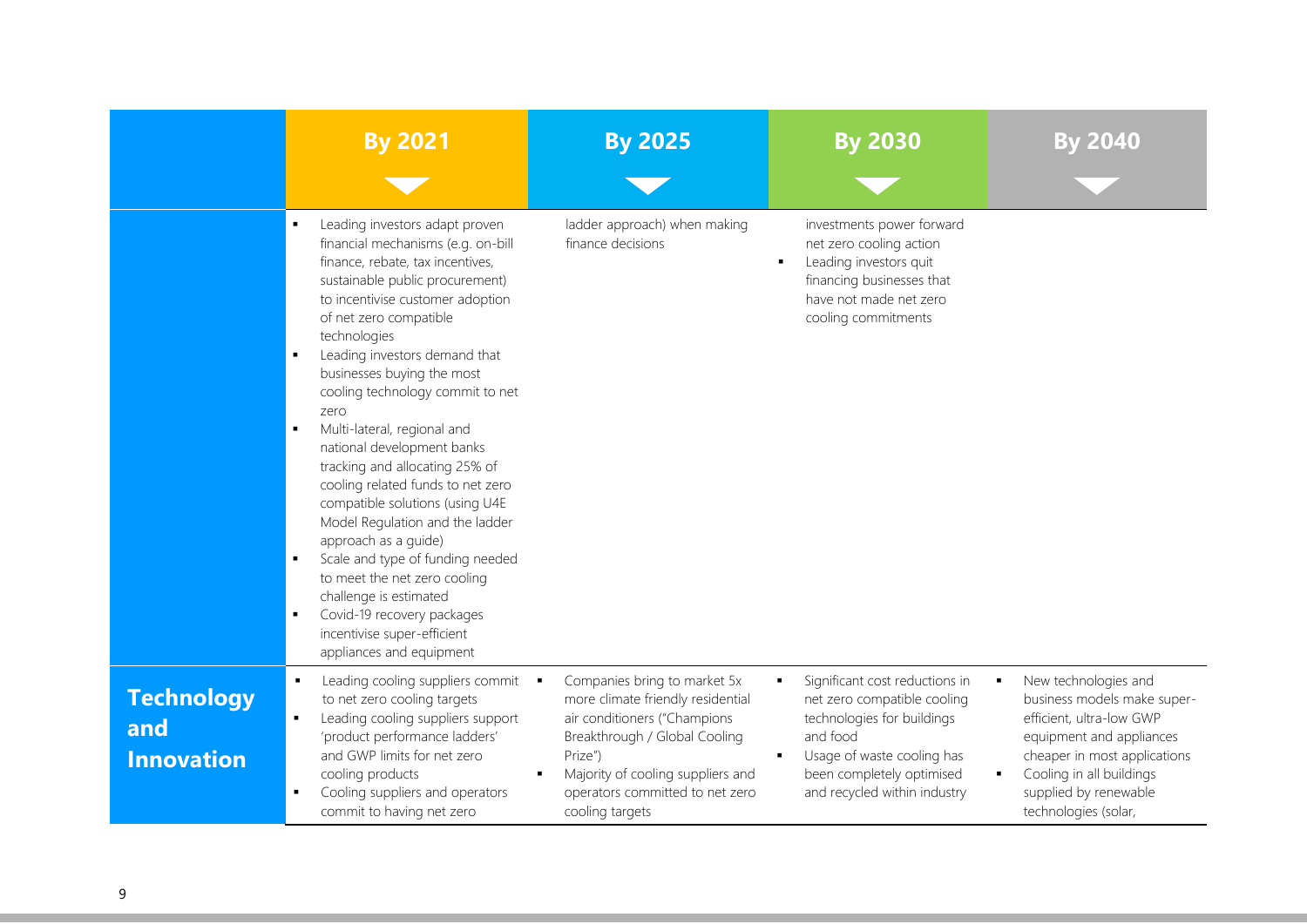| <b>By 2021</b>                                                                                                                                                                                                                                                                                                                                                                                                                                                                                                                                                                                                                                                                                                                                                                                                                                                                                                                                                                                                               | <b>By 2025</b>                                                                                                                                                                                                                                                                                                                                                                                                                                                                                                                            | <b>By 2030</b>                                        | By 2040                                                                                                                                                                                                                |
|------------------------------------------------------------------------------------------------------------------------------------------------------------------------------------------------------------------------------------------------------------------------------------------------------------------------------------------------------------------------------------------------------------------------------------------------------------------------------------------------------------------------------------------------------------------------------------------------------------------------------------------------------------------------------------------------------------------------------------------------------------------------------------------------------------------------------------------------------------------------------------------------------------------------------------------------------------------------------------------------------------------------------|-------------------------------------------------------------------------------------------------------------------------------------------------------------------------------------------------------------------------------------------------------------------------------------------------------------------------------------------------------------------------------------------------------------------------------------------------------------------------------------------------------------------------------------------|-------------------------------------------------------|------------------------------------------------------------------------------------------------------------------------------------------------------------------------------------------------------------------------|
| compatible product available in<br>good time to ensure deployment<br>is possible by 2050 minus the<br>typical product lifetime (e.g. 2025<br>for a 25-year lifetime product)<br>Companies (representing >20%<br>of AC sales by revenue) commit<br>to bring to market by 2025<br>residential air conditioners that<br>are 5x more climate friendly<br>("Champions Breakthrough /<br>Global Cooling Prize")<br>Building on the Global Cooling<br>Prize, new innovation challenges<br>launched to support new<br>breakthrough cooling<br>technologies (e.g. thermal energy<br>storage, cooling services etc.)<br>Cost reductions in net zero<br>cooling equipment for buildings,<br>and smart technologies<br>integrated with renewables, being<br>developed to intelligently manage<br>energy consumption in buildings<br>and couple it with cooling<br>demand<br>Waste cooling is increasingly<br>$\blacksquare$<br>utilised and being delivered to<br>district energy networks to meet<br>cooling loads where cost effective | All cooling suppliers and<br>operators committed to product<br>performance ladders<br>Significant cost reductions in<br>high efficiency net zero cooling<br>equipment for buildings<br>Usage of waste cooling is being<br>optimised and recycled within<br>industry while also being<br>delivered to district energy<br>networks<br>Cooling suppliers having net<br>zero compatible products<br>available to ensure deployment is<br>possible by 2050 minus the<br>typical product lifetime (e.g. 2025<br>for a 25-year lifetime product) | Only net zero compatible<br>cooling products are sold | geothermal, bioenergy,<br>renewable electricity for cold)<br>Industry on track to full<br>$\blacksquare$<br>cooling decarbonisation by<br>2050 with net zero cooling<br>technologies including use of<br>waste cooling |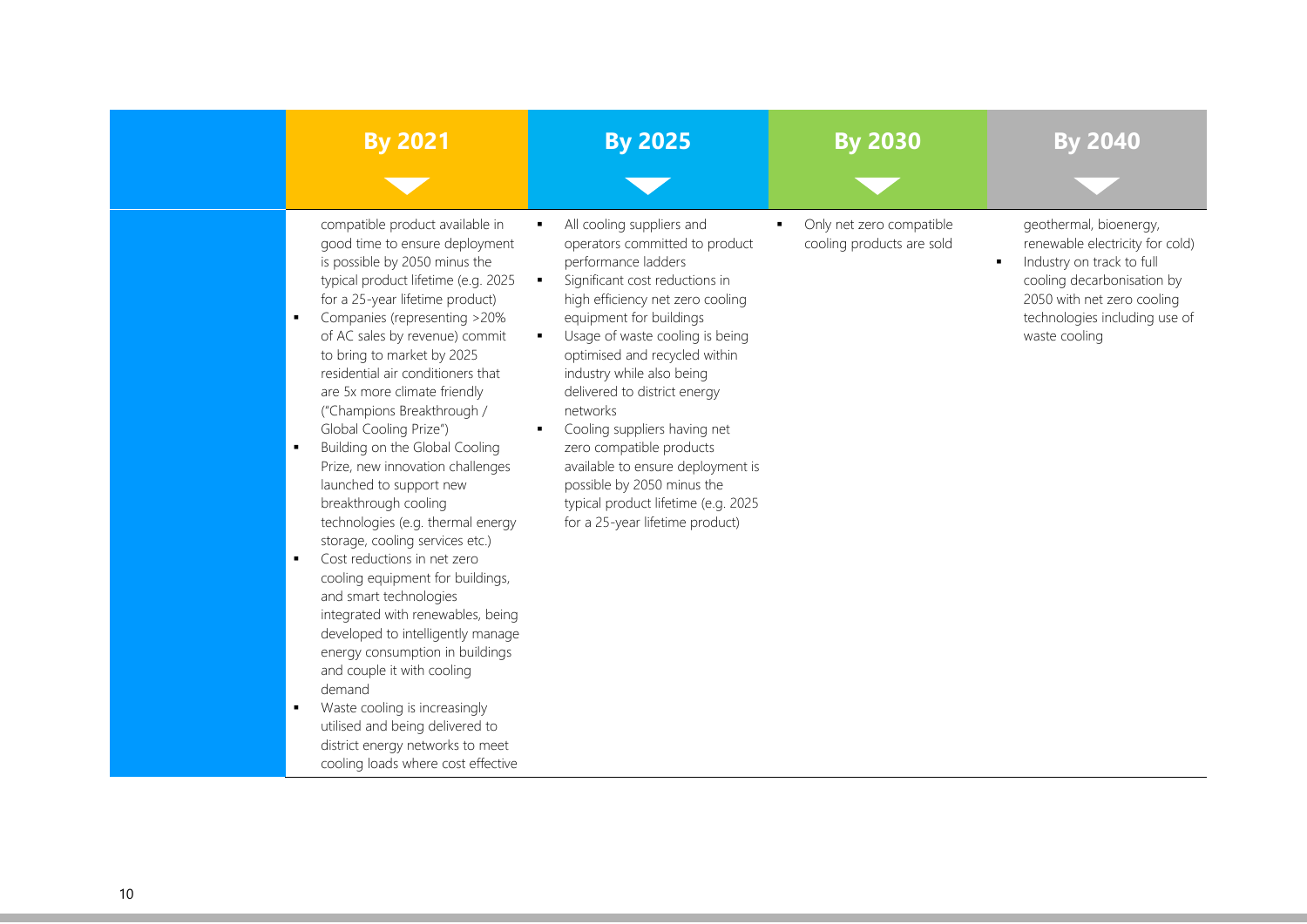|                                        | <b>By 2021</b>                                                                                                                                                                                                                                                                                                               | <b>By 2025</b>                                                                                                                                                                                                                                                                                                                                                                                                                                                             | <b>By 2030</b>                                                                                                                                                                                                                                                                                                                                                                       | <b>By 2040</b>                                                                                                                                                                                   |
|----------------------------------------|------------------------------------------------------------------------------------------------------------------------------------------------------------------------------------------------------------------------------------------------------------------------------------------------------------------------------|----------------------------------------------------------------------------------------------------------------------------------------------------------------------------------------------------------------------------------------------------------------------------------------------------------------------------------------------------------------------------------------------------------------------------------------------------------------------------|--------------------------------------------------------------------------------------------------------------------------------------------------------------------------------------------------------------------------------------------------------------------------------------------------------------------------------------------------------------------------------------|--------------------------------------------------------------------------------------------------------------------------------------------------------------------------------------------------|
| <b>Business and</b><br><b>Services</b> | Leading businesses in the largest<br>cooling consuming sectors<br>commit to net zero cooling<br>targets, use of product<br>performance ladders and GWP<br>limits for net zero products<br>Net zero cooling technology<br>available and innovative business<br>models starting to improve its<br>affordability for businesses | Most large businesses in cooling<br>consuming sectors commit to<br>net zero cooling targets and<br>procurement of net zero<br>compatible cooling solutions<br>Businesses invest in resources<br>and skills to manage and<br>maintain equipment to operate<br>systems at maximum efficiency<br>and increase energy savings with<br>optimal control settings<br>Net zero cooling technology<br>scaled up along with more wide<br>spread use of innovative<br>business models | Leading businesses are only<br>buying net zero cooling<br>technology<br>All large and many small<br>businesses commit to net<br>zero cooling targets<br>Businesses operate and<br>maintain equipment at<br>optimum efficiency and<br>settings<br>New technologies and<br>٠<br>business models make it<br>cheaper to install net zero<br>cooling technologies in most<br>applications | All businesses in all sectors are<br>using net zero cooling<br>technology<br>New technologies and<br>business models make it<br>cheaper to install net zero<br>cooling across all applications   |
| <b>Civil Society</b>                   | Significant increase in awareness<br>of net zero cooling through high<br>profile campaigns and<br>information including product<br>quides, models and innovative<br>ideas<br>Advocacy for political, business<br>and investor leadership on net<br>zero cooling                                                              | Civil society demands net zero<br>cooling for all and has driven<br>leading businesses and<br>policymakers to commit to net<br>zero cooling<br>Civil society commits to net zero<br>cooling solutions in their own<br>operations                                                                                                                                                                                                                                           | Civil society engagement<br>٠.<br>has driven the majority of<br>businesses and<br>policymakers to commit to<br>net zero cooling                                                                                                                                                                                                                                                      | Civil society engagements<br>maintain pressure on<br>businesses, investors and<br>policymakers to comply with<br>ongoing delivery of net zero<br>cooling (i.e. monitoring and<br>accountability) |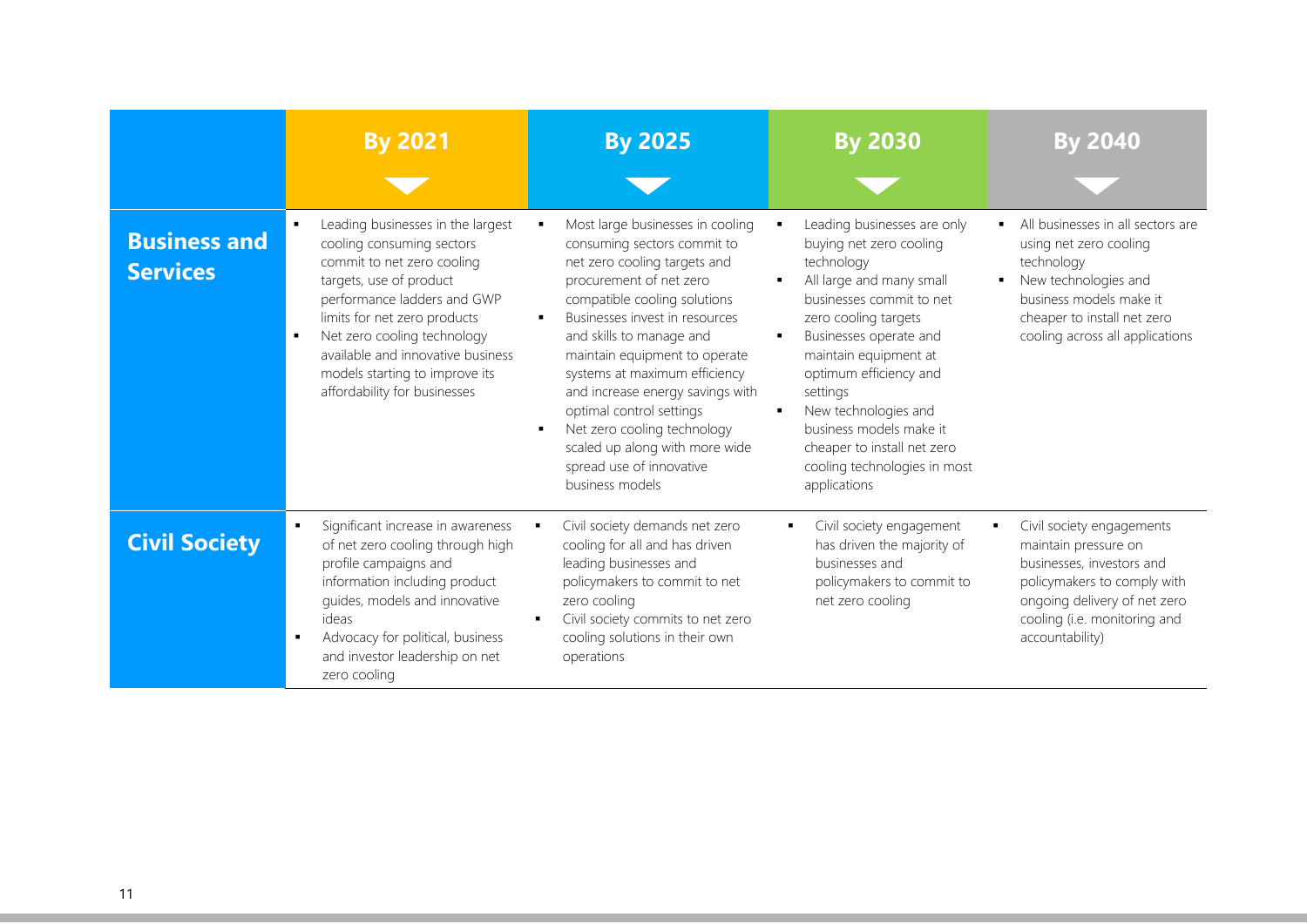### **EXISTING INITIATIVES SUPER-EFFICIENT EQUIPMENT AND APPLIANCES**

| <b>The Green Technology</b><br>Selector (GTS)                             | The European Bank for Reconstruction and Development developed the GTS to promote best-in-class green technologies and encourage<br>businesses to select energy-efficient appliances including cooling technologies. The selector registers products, vendors and manufacturers<br>across 37 different countries.                                                                                                                                                                                                                                                                                                                                                                                                                                                                    |  |
|---------------------------------------------------------------------------|--------------------------------------------------------------------------------------------------------------------------------------------------------------------------------------------------------------------------------------------------------------------------------------------------------------------------------------------------------------------------------------------------------------------------------------------------------------------------------------------------------------------------------------------------------------------------------------------------------------------------------------------------------------------------------------------------------------------------------------------------------------------------------------|--|
| <b>Top Runner Program</b><br>(Japan)                                      | Since 1998, the program sets efficiency standards for 21 products including ACs sold in Japan. Products are regularly tested to determine<br>the most efficient model as the baseline for the level of efficiency required from all manufacturers. The benefits of the program include<br>reducing GHG emissions due to decreased energy use, increased market opportunities for energy-efficient products and cost savings<br>opportunities from reduced energy consumption.                                                                                                                                                                                                                                                                                                        |  |
| <b>Super-Efficient Air</b><br><b>Conditioning Programme</b><br>(India)    | The programme aims to collaborate with leaders in the AC industry and introduce super-efficient ACs into the Indian market. They did this by<br>aggregating the demand for efficient technologies and establishing a demand market for participating manufacturers. The bulk procurement<br>delivers super-efficient ACs that are comparably priced with average (3-star) units, over 40% more efficient and perform at high ambient<br>temperatures, are reliable over wide operating voltage range and are backed-up by 5-years of additional warranty.                                                                                                                                                                                                                            |  |
| <b>UNEP United for</b><br><b>Efficiency (U4E)</b>                         | Created in 2009 as a public-private partnership by UNEP, the Global Environment Facility, and the United Nations Development Programme<br>with an array of international partners. The initiative works with developing and emerging economies to accelerate the switch to energy-<br>efficient and climate friendly lighting, appliances and equipment. U4E has market transformation projects in dozens of countries, regional<br>policy harmonization activities in Africa, ASEAN and Latin America, and variety of global tools, training and outreach. U4E's comprehensive<br>Integrated Policy Approach includes MEPS, labels, financial mechanisms, market monitoring, testing, enforcement, and recycling to help<br>ensure that interventions unlock deep, lasting impacts. |  |
| <b>U4E Model Regulations</b>                                              | The United for Efficiency model regulation guidelines for lighting, appliances and equipment are designed to simplify the deployment,<br>adoption and enforcement of energy efficiency regulations. The model regulation guidelines provide voluntary guidance for Governments in<br>developing and emerging economies that are considering a regulatory or legislative framework. They contain essential elements, including<br>product scope, definitions, test methods, minimum efficiency levels and a set of minimum performance requirements, along with market<br>surveillance measures which ensure consumers can purchase quality efficient products with confidence.                                                                                                       |  |
| <b>The Kigali Cooling Energy</b><br><b>Efficiency Program (K-</b><br>CEP) | K-CEP is a philanthropic program to support the Kigali Amendment of the Montreal Protocol. It works across different streams (finance,<br>policies, institutional strengthening and access to cooling) to accelerate the climate and development benefits of the Montreal refrigerant<br>transition by maximising improvement in energy efficiency of cooling and meeting HFC phase down and phase out targets of the Kigali<br>Amendment.                                                                                                                                                                                                                                                                                                                                           |  |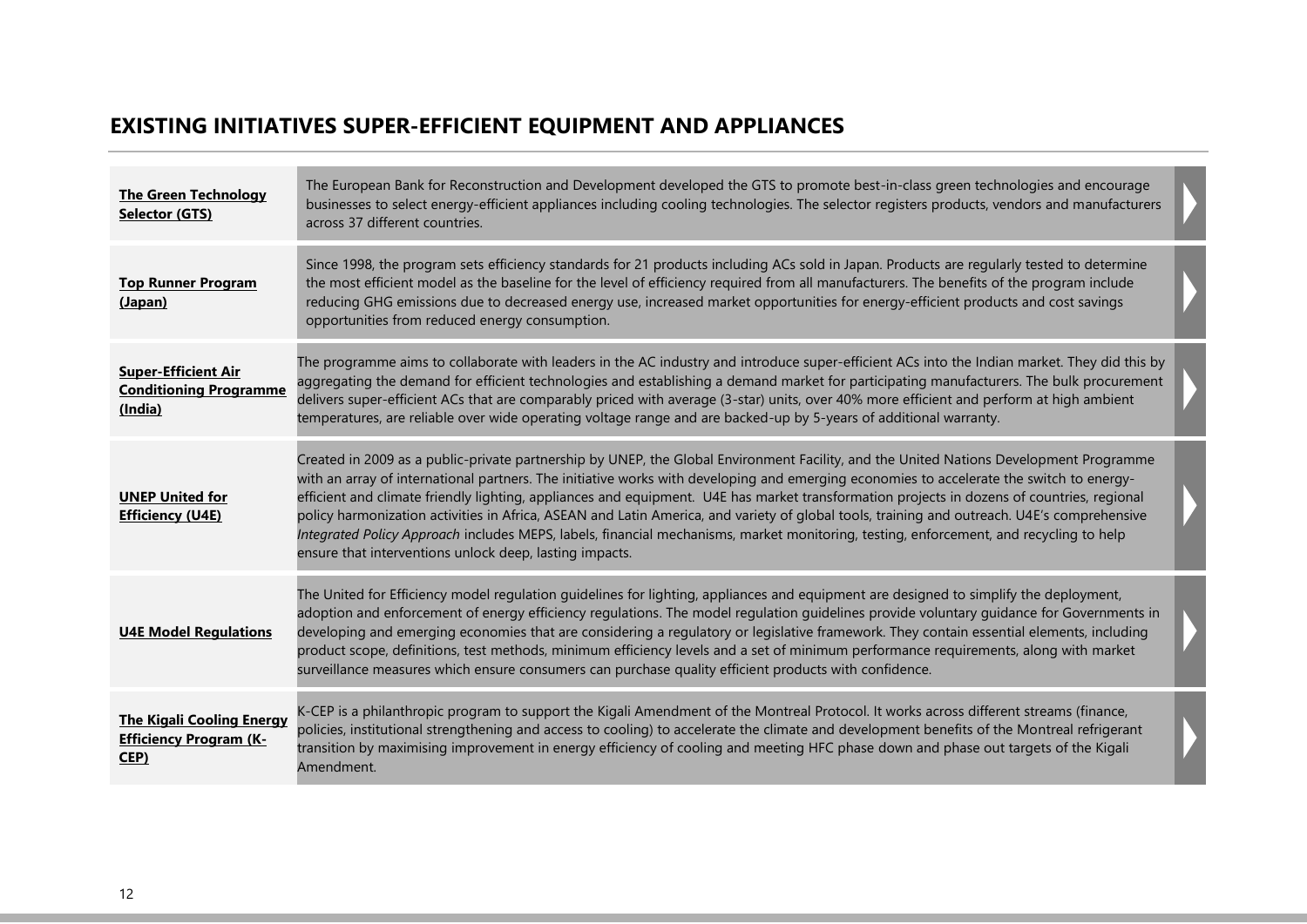| <b>Super-efficient</b><br><b>Equipment and</b><br><b>Appliances Deployment</b> | The Super-Efficient Equipment and Appliance Deployment (SEAD) initiative of the Clean Energy Ministerial and the International Partnership<br>for Energy Efficiency Cooperation aim to make it easier for governments and the private sector to capitalise on appliance and equipment<br>efficiency to reduce energy demand and carbon emissions while lowering energy costs for consumers, businesses, and institutions.                                                                                                                                                                                                         |  |
|--------------------------------------------------------------------------------|-----------------------------------------------------------------------------------------------------------------------------------------------------------------------------------------------------------------------------------------------------------------------------------------------------------------------------------------------------------------------------------------------------------------------------------------------------------------------------------------------------------------------------------------------------------------------------------------------------------------------------------|--|
| <b>Cool Coalition</b>                                                          | The Cool Coalition is a global multi-stakeholder network that connects a wide range of key actors from government, cities, international<br>organisations, businesses, finance, academia and civil society groups to facilitate knowledge exchange, advocacy and joint action towards a<br>rapid global transition to efficient and climate-friendly cooling. The Cool Coalition promotes an avoid-shift-improve-protect approach that is<br>holistic and cross-sectoral to meet the cooling needs through urban form, better building design, energy efficiency, renewables and thermal<br>storage as well as phasing down HFCs. |  |
| <b>Cool Coalition initiative</b><br>on Used Cooling Imports                    | The aim of this Working Group is to bring together interested officials and representatives from industry and civil society to: (i) Take stock of<br>the current situation of used cooling equipment importation in Africa (ii) Raise awareness on the environmental impacts along the lifecycle of<br>both new and used cooling products in the African context, (iii) Identify relevant resources that are being applied or could readily be applied<br>to address these issues in Africa, and (iv) Select a set of potential transformative actions that could be undertaken by interested actors                              |  |
| <b>Net Zero Initiative</b>                                                     | The Net Zero Initiative project, initiated in June 2018 and led by Carbone 4 in collaboration with a dozen pioneering companies, and<br>supported by a high-level scientific council, has published a reference framework for the contribution of organizations to carbon neutrality.<br>The aim of the initiative is to align all the players with the same priorities, the same concepts, and the same horizon.                                                                                                                                                                                                                 |  |
| <b>Global Cooling Prize</b>                                                    | An Innovation challenge initiated by Mission Innovation, Government of India and RMI to demonstrate room AC technologies capable of<br>delivering comfort in a hot and humid climate zone with 5 times lower climate impact and no more than twice the first cost at assessed<br>industrial scale as compared to the typical products being sold in the market today. The prize includes prototype testing to ensure<br>performance in extreme ambient conditions can be assessed and demonstrated.                                                                                                                               |  |
| <b>WWF's global Top Ten</b><br>lists                                           | Topten is a consumer-oriented online search tool, which presents the best models in various product categories. Topten's key selection<br>criteria are energy efficiency and consumption, while other quality aspects like resource efficiency and health are also considered. Topten<br>sites exist in 15 European countries, China, Chile, Peru and Argentina.                                                                                                                                                                                                                                                                  |  |
| <b>UNEP's District Energy in</b><br><b>Cities Initiative</b>                   | The Initiative is a public-private partnership launched in 2015 and hosted by UNEP, that supports national and local authorities in<br>accelerating the deployment of district heating and cooling systems. The Initiative has over 60 partners and is providing technical assistance<br>to 33 cities over 14 countries to identify and support the development of district heating and cooling systems.                                                                                                                                                                                                                          |  |
| <b>CCAC</b> initiative on<br><b>Efficient Cooling</b>                          | This Efficient Cooling Initiative brings together governments, intergovernmental organizations, and the private sector to build high-level<br>political leadership and facilitate collaboration among stakeholders. The aim is to enhance energy efficiency in the cooling sector while<br>countries implement the phase-down of HFC refrigerants under the Montreal Protocol.                                                                                                                                                                                                                                                    |  |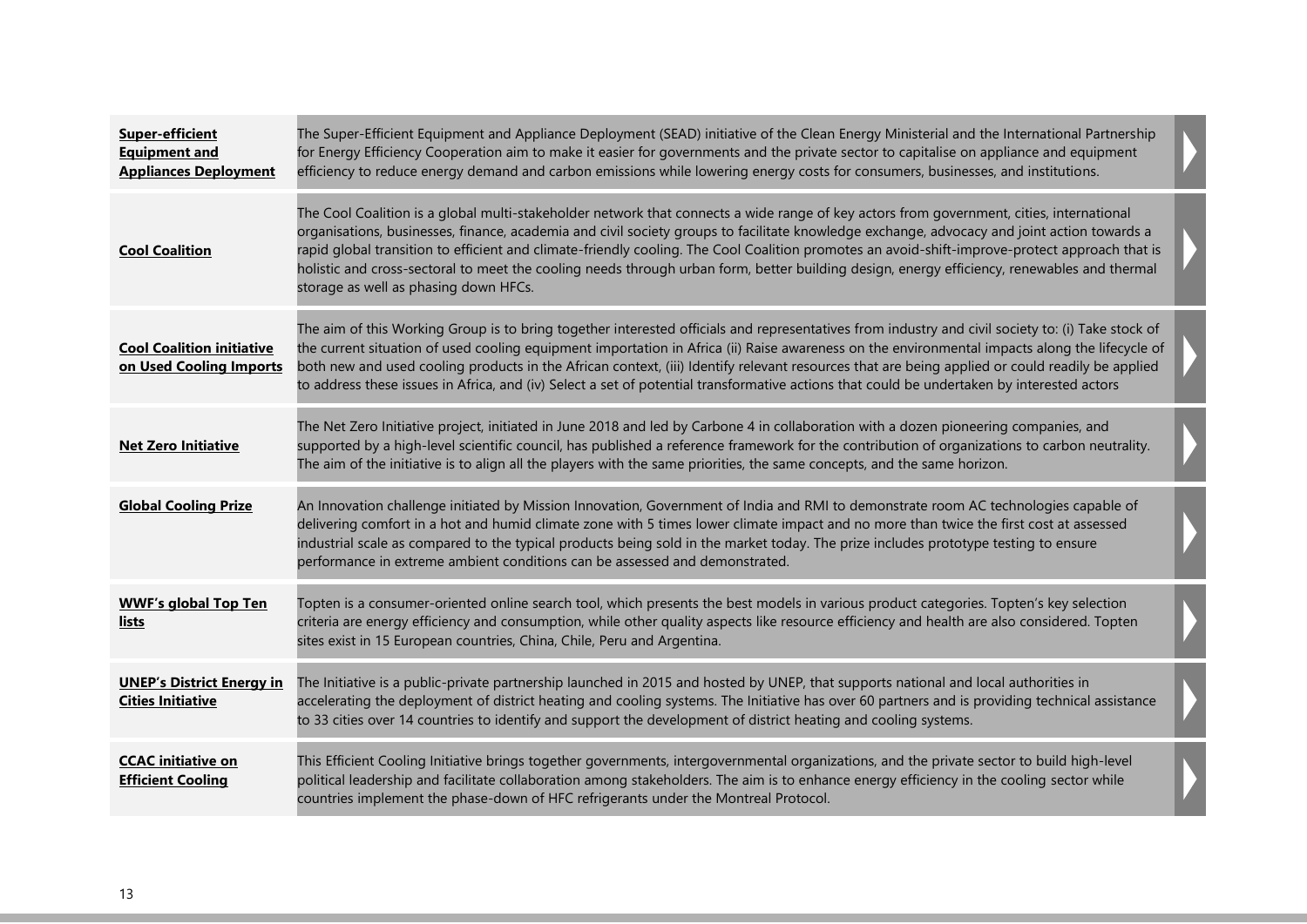Impact **3**

# **Ultra-low GWP refrigerants (GWP < 5)**

Cooling

Mitigation & Adaptation/ Resilience



|                                                         | <b>By 2021</b>                                                                                                                                                                                                                                                                                                                                                                                                                                            | <b>By 2025</b>                                                                                                                                                                                                                                                                                                                                                                                                                    | <b>By 2030</b>                                                                                                                                                                                                                                                                                                                                                          | <b>By 2040</b>                                                                                                                                                                                                                                                                                       |
|---------------------------------------------------------|-----------------------------------------------------------------------------------------------------------------------------------------------------------------------------------------------------------------------------------------------------------------------------------------------------------------------------------------------------------------------------------------------------------------------------------------------------------|-----------------------------------------------------------------------------------------------------------------------------------------------------------------------------------------------------------------------------------------------------------------------------------------------------------------------------------------------------------------------------------------------------------------------------------|-------------------------------------------------------------------------------------------------------------------------------------------------------------------------------------------------------------------------------------------------------------------------------------------------------------------------------------------------------------------------|------------------------------------------------------------------------------------------------------------------------------------------------------------------------------------------------------------------------------------------------------------------------------------------------------|
| <b>Policies</b><br>(national,<br>subnational,<br>local) | Countries agree to an assessment<br>to identify opportunities to avoid<br>growth in high GWP HFCs and<br>achieve rapid reductions,<br>including through integrated<br>regulation for the HCFC phase<br>out and HFC phasedown with<br>progressive energy efficiency<br><i>improvement</i><br>New commitments from leading<br>$\blacksquare$<br>countries on accelerated uptake<br>of ultra-low GWP refrigerants<br>beyond Kigali Amendment<br>requirements | All countries have ratified the<br>Kigali Amendment<br>Recognition and agreement<br>from all nations that the Kigali<br>Amendment to the Montreal<br>Protocol needs to be adjusted<br>(accelerated and strengthened<br>as per the mechanism in Article<br>6 of the Protocol)<br>Countries are working to an<br>adjusted Kigali Amendment to<br>the Montreal Protocol starting<br>with sectors where earlier<br>progress is easier | Substantial implementation<br>of an adjusted Kigali<br>Amendment to the Montreal<br>Protocol has occurred<br>Product performance ladders<br>for cooling technologies<br>mandate use of ultra-low<br>GWP<br>Ultra-low GWP Cooling<br>Accelerator / Innovation<br>Challenge delivers<br>breakthrough ultra-low GWP<br>solutions for all outstanding<br>cooling challenges | Updated Kigali Amendment<br>to the Montreal Protocol has<br>delivered ultra-low GWP<br>cooling<br>Product requirements for new<br>equipment require net zero<br>compatible products in all<br>sectors and regions and<br>incentives in place to retire<br>inefficient, high GWP cooling<br>equipment |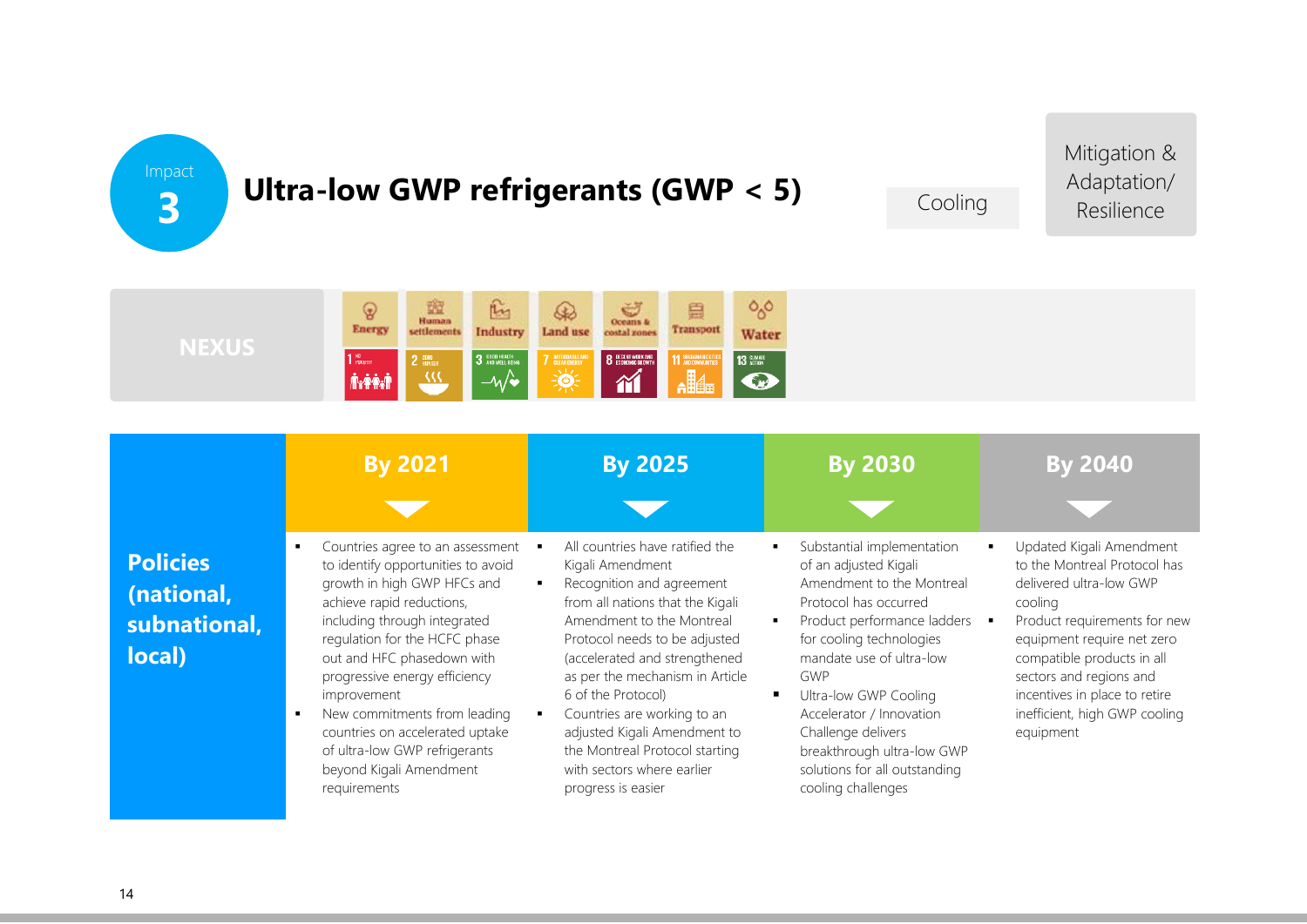| <b>By 2021</b>                                                                                                                                                                                                                                                                                                                                                                                                                                                                                                                                                                                                                                                                                                                                                                                                                                                                                                                                                                                                                                                                                                                                     | <b>By 2025</b>                                                                                                                                                                                                                                                                                                                                                                                                                                                                                                                                                       | <b>By 2030</b> |  |
|----------------------------------------------------------------------------------------------------------------------------------------------------------------------------------------------------------------------------------------------------------------------------------------------------------------------------------------------------------------------------------------------------------------------------------------------------------------------------------------------------------------------------------------------------------------------------------------------------------------------------------------------------------------------------------------------------------------------------------------------------------------------------------------------------------------------------------------------------------------------------------------------------------------------------------------------------------------------------------------------------------------------------------------------------------------------------------------------------------------------------------------------------|----------------------------------------------------------------------------------------------------------------------------------------------------------------------------------------------------------------------------------------------------------------------------------------------------------------------------------------------------------------------------------------------------------------------------------------------------------------------------------------------------------------------------------------------------------------------|----------------|--|
|                                                                                                                                                                                                                                                                                                                                                                                                                                                                                                                                                                                                                                                                                                                                                                                                                                                                                                                                                                                                                                                                                                                                                    |                                                                                                                                                                                                                                                                                                                                                                                                                                                                                                                                                                      |                |  |
| At least 75% of the 20 largest<br>٠<br>countries by population secure<br>ratification of the Kigali<br>Amendment<br>Nations agree to work together<br>$\blacksquare$<br>and invest additional funds in F-<br>Gas market surveillance,<br>compliance and enforcement;<br>and also agree to review building<br>codes and product standards<br>which stifle the use of ultra-low<br>GWP net zero products are<br>reviewed (e.g. agree a common<br>view on flammability)<br>$\blacksquare$<br>Nations agree to fund an<br>international cooling accelerator<br>or innovation challenge that<br>supports breakthrough ultra-low<br>GWP cooling solutions that<br>address known technological<br>hurdles in cooling markets and<br>reduce the cost of ultra-low GWP<br>refrigerants<br>Nations commit to work together<br>×<br>to develop comprehensive<br>training and skills frameworks for<br>the at-scale deployment of ultra-<br>low GWP technologies<br>Governments join the Biarritz<br>$\blacksquare$<br>Pledge for Fast Action on Efficient<br>Cooling to transform the global<br>cooling sector and lower<br>emissions by coordinating efforts | New product performance<br>ladders make explicit<br>requirement to use ultra-low<br>GWP refrigerants in new<br>equipment<br>Leading cooling nations have<br>$\blacksquare$<br>developed the training and skills<br>frameworks needed to deploy<br>ultra-low GWP technology are<br>scaled up<br>Nations tighten regulation on<br>п.<br>import (and export) of used and<br>high GWP cooling appliances<br>in/to developing countries<br>Large-scale public sector<br>$\blacksquare$<br>procurement for equipment and<br>appliances using ultra-low GWP<br>refrigerants |                |  |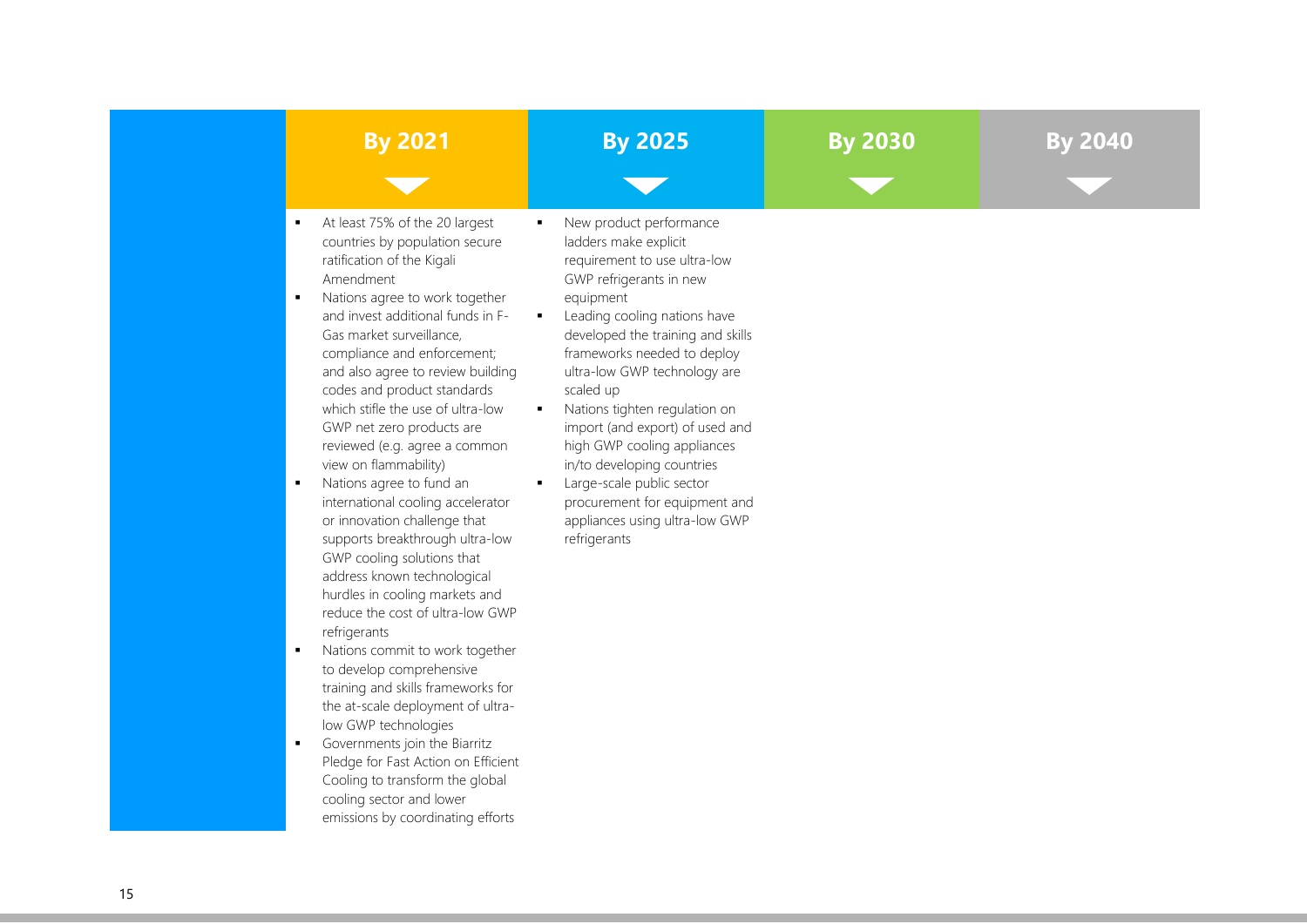|                                               | <b>By 2021</b>                                                                                                                                                                                                                                                                                                                                                                                                                                                                                                                                                                                                     | <b>By 2025</b>                                                                                                                                                                                                                                                                                                                                                                             | <b>By 2030</b>                                                                                                                                                                                                                                                       | <b>By 2040</b>                                                                                                               |
|-----------------------------------------------|--------------------------------------------------------------------------------------------------------------------------------------------------------------------------------------------------------------------------------------------------------------------------------------------------------------------------------------------------------------------------------------------------------------------------------------------------------------------------------------------------------------------------------------------------------------------------------------------------------------------|--------------------------------------------------------------------------------------------------------------------------------------------------------------------------------------------------------------------------------------------------------------------------------------------------------------------------------------------------------------------------------------------|----------------------------------------------------------------------------------------------------------------------------------------------------------------------------------------------------------------------------------------------------------------------|------------------------------------------------------------------------------------------------------------------------------|
|                                               | to improve the energy efficiency<br>of air conditioners and other<br>cooling equipment in parallel to<br>the phase down of HFCs                                                                                                                                                                                                                                                                                                                                                                                                                                                                                    |                                                                                                                                                                                                                                                                                                                                                                                            |                                                                                                                                                                                                                                                                      |                                                                                                                              |
| <b>Finance and</b><br><b>Investment</b>       | Leading investors commit to fund<br>only ultra-low GWP net zero<br>cooling solutions, and develop<br>new financial instruments to<br>support this commitment<br>Significant replenishment of the<br>Multilateral Fund (MLF) to<br>support action delivering ultra-<br>low GWP net zero cooling and to<br>address high growth rate of HFCs<br>Accelerated development of<br>$\blacksquare$<br>novel financing mechanisms and<br>instruments for net zero<br>compatible cooling by<br>Development Finance Institutions<br>Scale and type of funding needed<br>to meet the net zero cooling<br>challenge is estimated | Many investors commit to fund<br>٠<br>only ultra-low net zero GWP<br>cooling<br>Countries commit public<br>procurement to only invest in<br>ultra-low net zero compatible<br>GWP cooling<br>MLF funds support adjusted<br>٠<br>action of Kigali Amendment to<br>the Montreal Protocol<br>Investors commit to only fund<br>$\blacksquare$<br>manufacturers of ultra-low<br>GWP refrigerants | All investors fund only<br>л<br>ultra-low GWP net zero<br>cooling solutions<br>Investors only funding<br>ultra-low GWP<br>refrigerant<br>manufacturing                                                                                                               | All investors only funding<br>$\blacksquare$<br>ultra-low GWP net zero<br>cooling solutions                                  |
| <b>Technology</b><br>and<br><b>Innovation</b> | Leading equipment and<br>٠<br>refrigerant manufactures commit<br>to increased R&D and to work<br>together to support an 'Ultra-low<br>GWP Cooling Accelerator' to<br>identify ultra-low GWP refrigerant<br>solutions for hard to achieve<br>cooling applications, particularly<br>air conditioning, industry, and<br>transport                                                                                                                                                                                                                                                                                     | Companies bring to market 5x<br>more climate friendly<br>residential air conditioners<br>("Champions Breakthrough /<br>Global Cooling Prize")<br>Accelerator programme<br>$\blacksquare$<br>delivers a suite of ultra-low<br>GWP refrigerant solutions for<br>hard to achieve cooling<br>challenges.                                                                                       | Manufacturers only sell ultra-<br>$\sim$<br>low GWP technology<br>options, including for<br>previously hard to achieve<br>applications<br>Refurbishment of existing<br>cooling technologies with<br>ultra-low GWP options is<br>occurring at scale across<br>nations | Businesses offer the optimum<br>balance of super-efficient<br>equipment and use of ultra-<br>low GWP technology<br>solutions |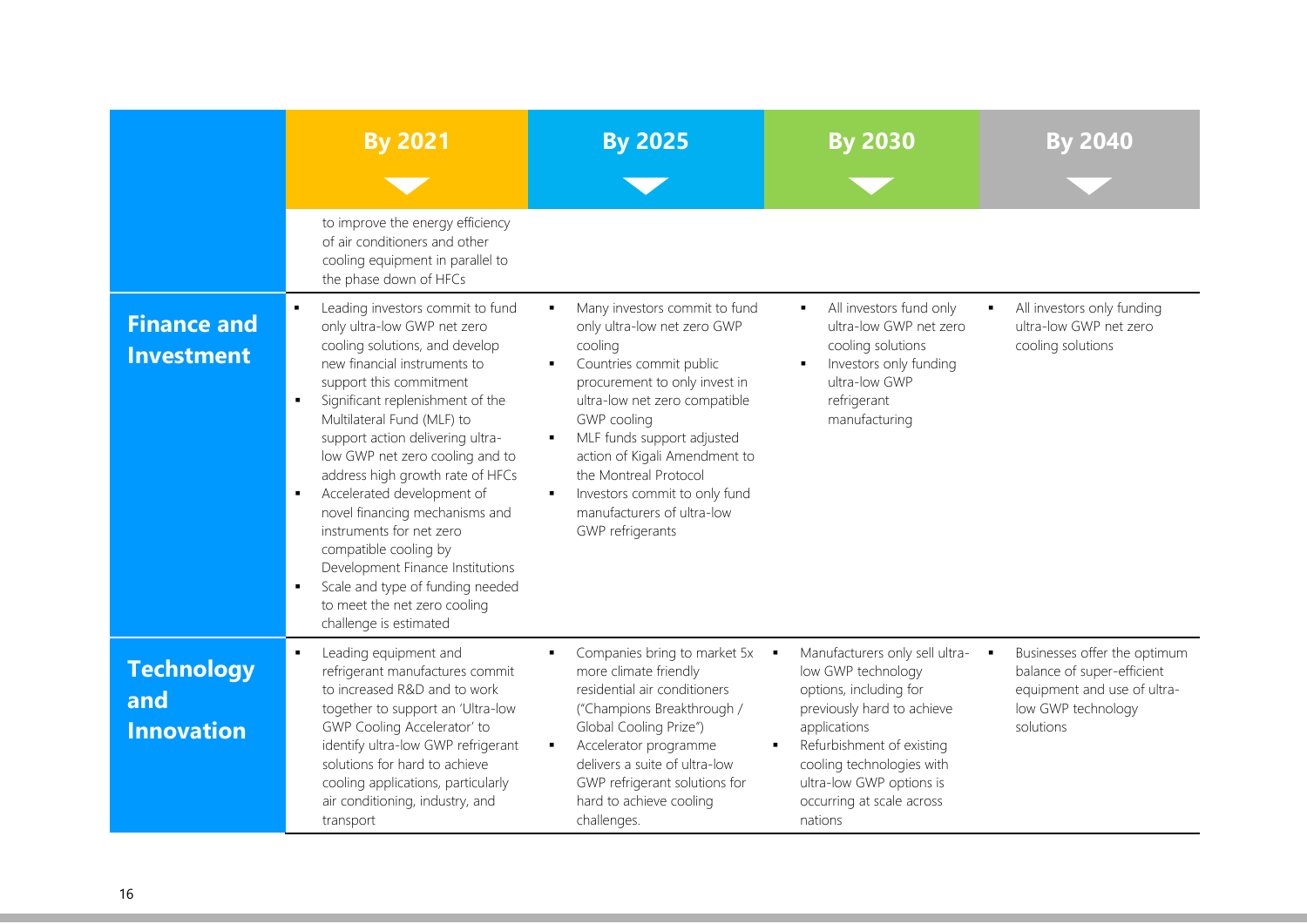|                                        | <b>By 2021</b>                                                                                                                                                                                                                                                                                                                                                                                                                                                                                                                        | <b>By 2025</b>                                                                                                                                                                                                                                                                                                                                                                  | <b>By 2030</b>                                                                                                                                                                                                                                                                                                                             | By 2040                                                              |
|----------------------------------------|---------------------------------------------------------------------------------------------------------------------------------------------------------------------------------------------------------------------------------------------------------------------------------------------------------------------------------------------------------------------------------------------------------------------------------------------------------------------------------------------------------------------------------------|---------------------------------------------------------------------------------------------------------------------------------------------------------------------------------------------------------------------------------------------------------------------------------------------------------------------------------------------------------------------------------|--------------------------------------------------------------------------------------------------------------------------------------------------------------------------------------------------------------------------------------------------------------------------------------------------------------------------------------------|----------------------------------------------------------------------|
|                                        |                                                                                                                                                                                                                                                                                                                                                                                                                                                                                                                                       |                                                                                                                                                                                                                                                                                                                                                                                 |                                                                                                                                                                                                                                                                                                                                            |                                                                      |
|                                        | Companies (representing >20%<br>л.<br>of AC sales by revenue) commit<br>to bring to market by 2025<br>residential air conditioners that<br>are 5x more climate friendly<br>("Champions Breakthrough /<br>Global Cooling Prize")<br>Manufacturers commit to<br>demonstrate at scale<br>refurbishments of embedded<br>cooling technology with ultra-low<br>GWP refrigerants in hard to abate<br>applications.<br>Leading manufacturers commit<br>to expand product ranges to<br>include a higher % of ultra-low<br><b>GWP</b> solutions | Refurbishment to ultra-low<br>٠<br>GWP refrigerant technology<br>demonstrated at-scale in key<br>applications<br>Leading manufacturers<br>٠<br>provide ultra-low GWP<br>refrigerant options for > 50%<br>of product their range<br>Manufacture commit to<br>resolve outstanding ultra-low<br>GWP refrigeration challenges<br>in hard to achieve applications<br>by 2030         |                                                                                                                                                                                                                                                                                                                                            |                                                                      |
| <b>Business and</b><br><b>Services</b> | Leading businesses in the largest<br>cooling consuming sectors<br>commit to only buy ultra-low<br>GWP refrigerant solutions, as they<br>become available<br>Leading cooling businesses<br>commit to minimising refrigerant<br>leakage and robust refrigerant<br>decommissioning at end of life<br>including recovery, recycling and<br>destruction of both refrigerants<br>and ozone depleting substances<br>and HFC containing foams                                                                                                 | All businesses in the largest<br>٠<br>cooling consuming sectors<br>commit to buy ultra-low GWP<br>refrigerants<br>Operators are trained to<br>reduce refrigerant leakages<br>and decommission high GWP<br>refrigerants at end of life<br>including recovery, recycling<br>and destruction of both<br>refrigerants and ozone<br>depleting substances and HFC<br>containing foams | Most businesses commit to<br>٠<br>ultra-low GWP refrigerant<br>solutions<br>Cooling equipment is<br>decommissioned with<br>refrigerants treated in a<br>robust, environmentally-<br>friendly way including<br>recovery, recycling and<br>destruction of both<br>refrigerants and ozone<br>depleting substances and<br>HFC containing foams | All business commit to ultra-<br>٠,<br>low GWP refrigerant solutions |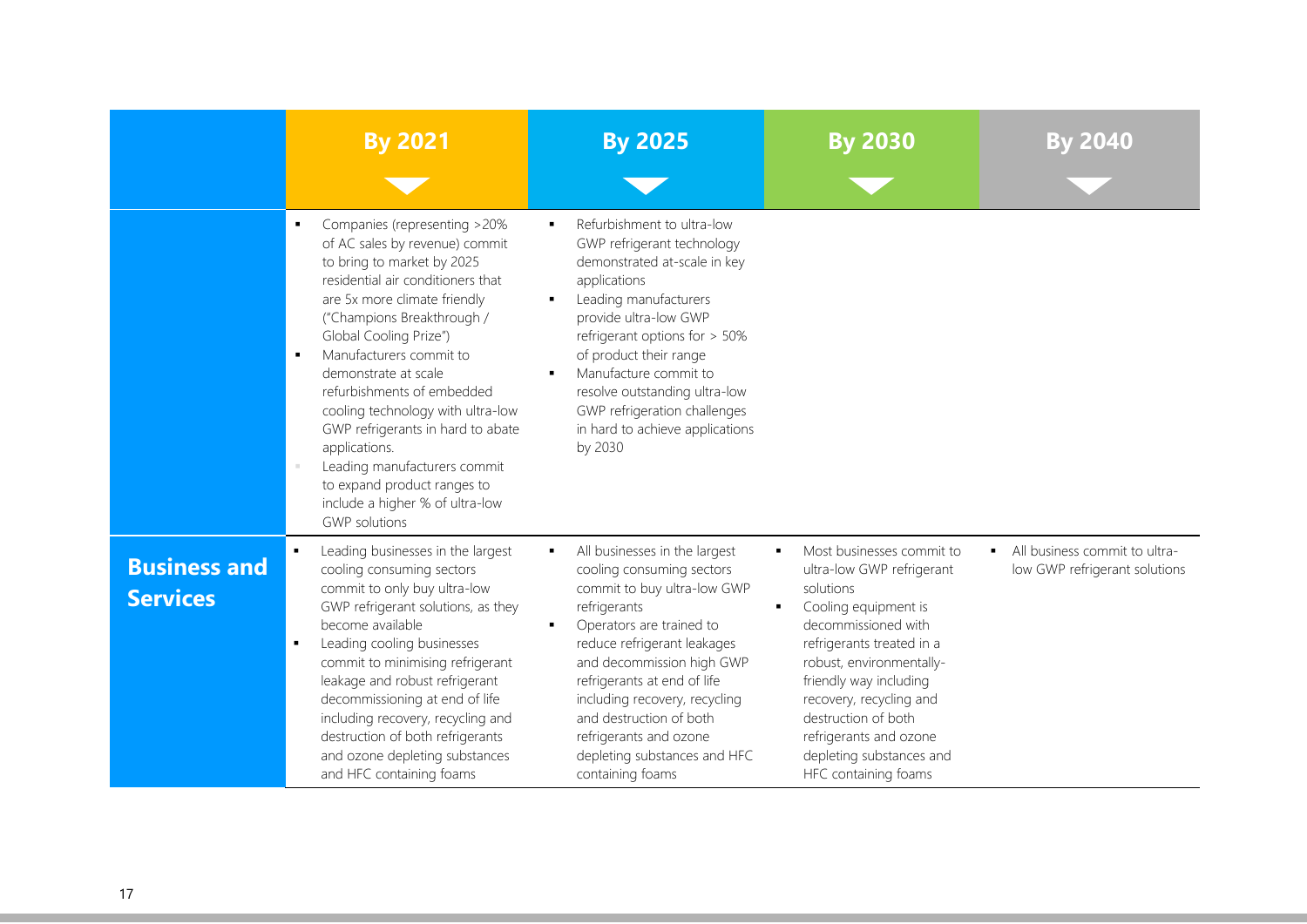|                      | <b>By 2021</b>                                                                                                                                                                                                                                                                                                                                                                                                                                                                                                                                                                                                                                               | <b>By 2025</b>                                                                                                                                                                                                                                                                                                                                                                                                                                                                                                                                                                                                         | <b>By 2030</b>                                                                                                                                             | <b>By 2040</b>                                            |
|----------------------|--------------------------------------------------------------------------------------------------------------------------------------------------------------------------------------------------------------------------------------------------------------------------------------------------------------------------------------------------------------------------------------------------------------------------------------------------------------------------------------------------------------------------------------------------------------------------------------------------------------------------------------------------------------|------------------------------------------------------------------------------------------------------------------------------------------------------------------------------------------------------------------------------------------------------------------------------------------------------------------------------------------------------------------------------------------------------------------------------------------------------------------------------------------------------------------------------------------------------------------------------------------------------------------------|------------------------------------------------------------------------------------------------------------------------------------------------------------|-----------------------------------------------------------|
| <b>Civil Society</b> | Civil society documents<br>availability of ultra-low GWP<br>appliances to support uptake by<br>businesses<br>Calls on manufacturers to<br>increase roll-out of ultra-low<br>GWP appliances<br>Raises awareness of F-gas<br>٠<br>enforcement and compliance<br>challenges<br>Civil society mobilizes support for<br>accelerated and strengthened<br>Kigali Amendment<br>Implement initiatives to raise<br>awareness of how best to<br>manage and dispose of high<br>GWP appliances to minimize<br>refrigerant leakage including<br>recovery, recycling, and<br>destruction of both refrigerants<br>and ozone depleting substances<br>and HFC containing foams | Ongoing support for<br>٠.<br>accelerated action under Kigali<br>Amendment<br>Increase demand for ultra-low<br>٠.<br>GWP appliances<br>Raise awareness of what<br>٠.<br>happens to appliances at end<br>of life and on environmentally<br>friendly disposal routes<br>Pressure from civil society<br>$\blacksquare$<br>reduces manufacturing of high<br>GWP appliances<br>Supports developing countries<br>to leapfrog HFCs to<br>sustainable ultra-low GWP<br>alternatives<br>Supports measures aimed at<br>$\blacksquare$<br>reducing illegal trade in HFCs,<br>which undermine uptake of<br>ultra-low GWP appliances | Pressure from civil society<br>forces governments to<br>tighten regulation on<br>importation of used and high<br>GWP appliances in<br>developing countries | All purchased appliances use<br>ultra-low GWP refrigerant |